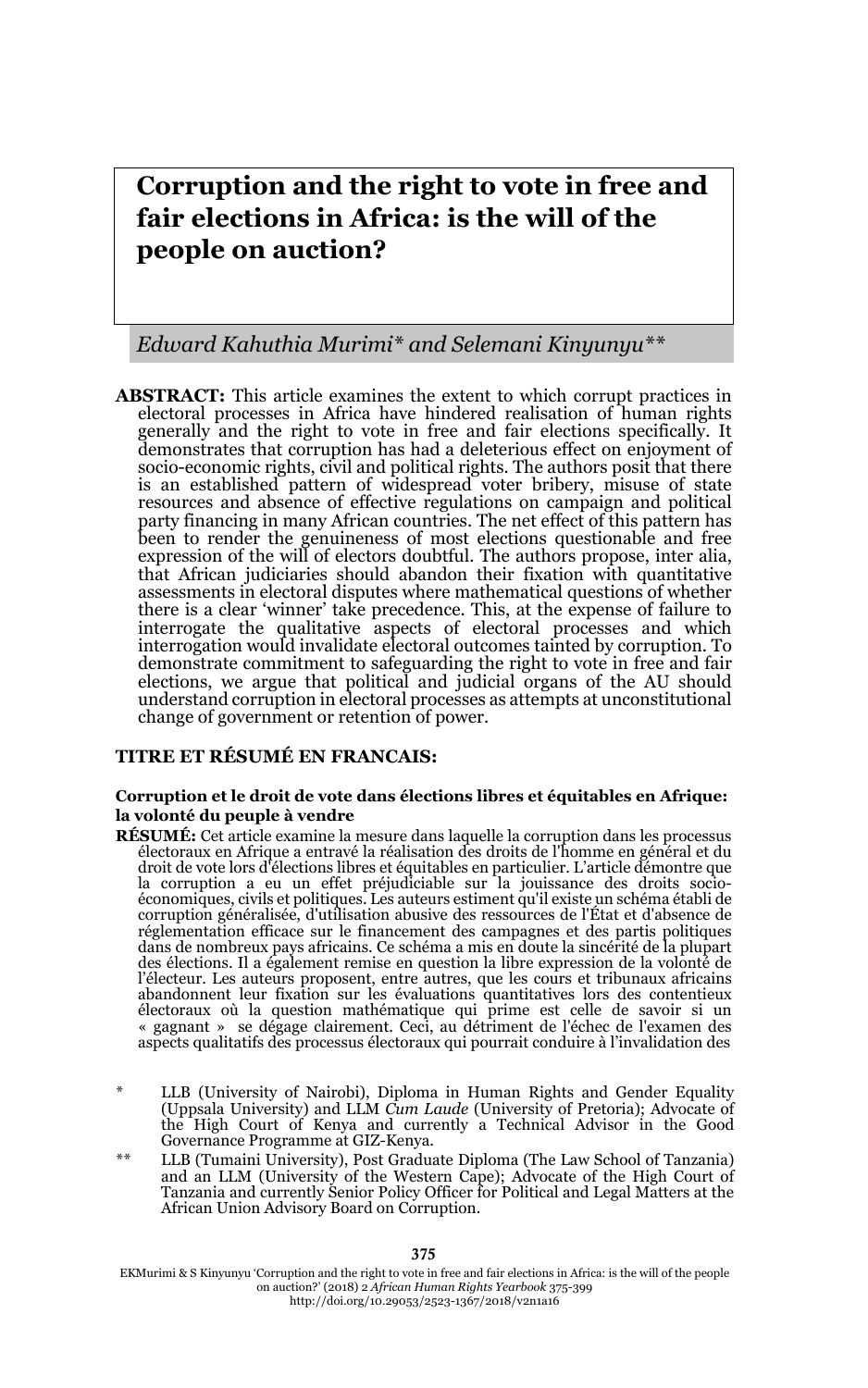376 *Murimi & Kinyunyu/Corruption and the right to vote in free and fair elections in Africa*

résultats électoraux dont le processus a été entaché d'actes de corruption. Afin de démontrer leur volonté de préserver le droit de vote lors d'élections libres et équitables, nous soutenons que les organes politiques et judiciaires de l'Union africaine doivent comprendre la corruption dans les processus électoraux comme une tentative de changement anticonstitutionnel de gouvernement ou de maintien du pouvoir.

**KEY WORDS:** corruption, right to vote, free and fair elections, African Democracy Charter, election observation mission

#### **CONTENT:**

| $\mathbf{1}$          |                                                                                   |  |
|-----------------------|-----------------------------------------------------------------------------------|--|
| $\overline{2}$        | What is corruption and why is it perceived as being pervasive in                  |  |
|                       |                                                                                   |  |
| 3                     |                                                                                   |  |
|                       | 3.1                                                                               |  |
| $\boldsymbol{\Delta}$ |                                                                                   |  |
|                       | Legal framework on the right to vote and its interplay with corruption 390<br>4.1 |  |
| 5                     |                                                                                   |  |
| 6                     | Enhancing the right to vote and integrity of elections in Africa                  |  |
| 7                     |                                                                                   |  |
|                       |                                                                                   |  |

# **1 INTRODUCTION**

Corruption is a cancer: a cancer that eats away at a citizen's faith in democracy. Joe Biden<sup>1</sup>

The subject of corruption has been interrogated extensively and the theoretical and empirical research on corruption is said to have produced 'a bewildering array of alternative explanations, typologies and remedies'.<sup>2</sup> Scrutiny of the subject by various academic disciplines has resulted in differences on causes, definitions, forms and consequences of corruption. However, there is unanimity that corruption is a longstanding, pervasive problem and a phenomenon that countries across the globe have had to grapple with.<sup>3</sup>

The corruption challenge, however, is particularly complex to tackle in Africa. According to the Corruption Perceptions Index 2017 by Transparency International, Africa is overall the worst performing region.4 Huge investments have been made in the war on corruption by, among others, governments, development agencies and civil society organisations. At the African Union (AU) level, 2018 was declared the African Anti-Corruption Year, one of the aims being to lift the continent

<sup>1</sup> Remarks by then United States Vice-President Joe Biden to Romanian civil society groups and students, Cotroceni Palace, Bucharest, Romania, 21 May 2014. Full text of the speech is available at https://obamawhitehouse.archives.gov/thepress-office/2014/05/21/remarks-vice-president-joe-biden-romanian-civil-socie ty-groups-and-stude (accessed 23 August 2018).

<sup>2</sup> I Amundsen 'Political corruption: an introduction to the issues' (1999) 7 *Chr Michelsen Institute Development Studies and Human Rights* 1.

<sup>3</sup> BA Gebeye 'Corruption and human rights: exploring the relations' (2012) 70 *Human Rights and Human Welfare Working Papers* 5.

<sup>4</sup> See https://www.transparency.org/news/feature/a\_redefining\_moment\_for\_ afri ca (accessed 23 August 2018).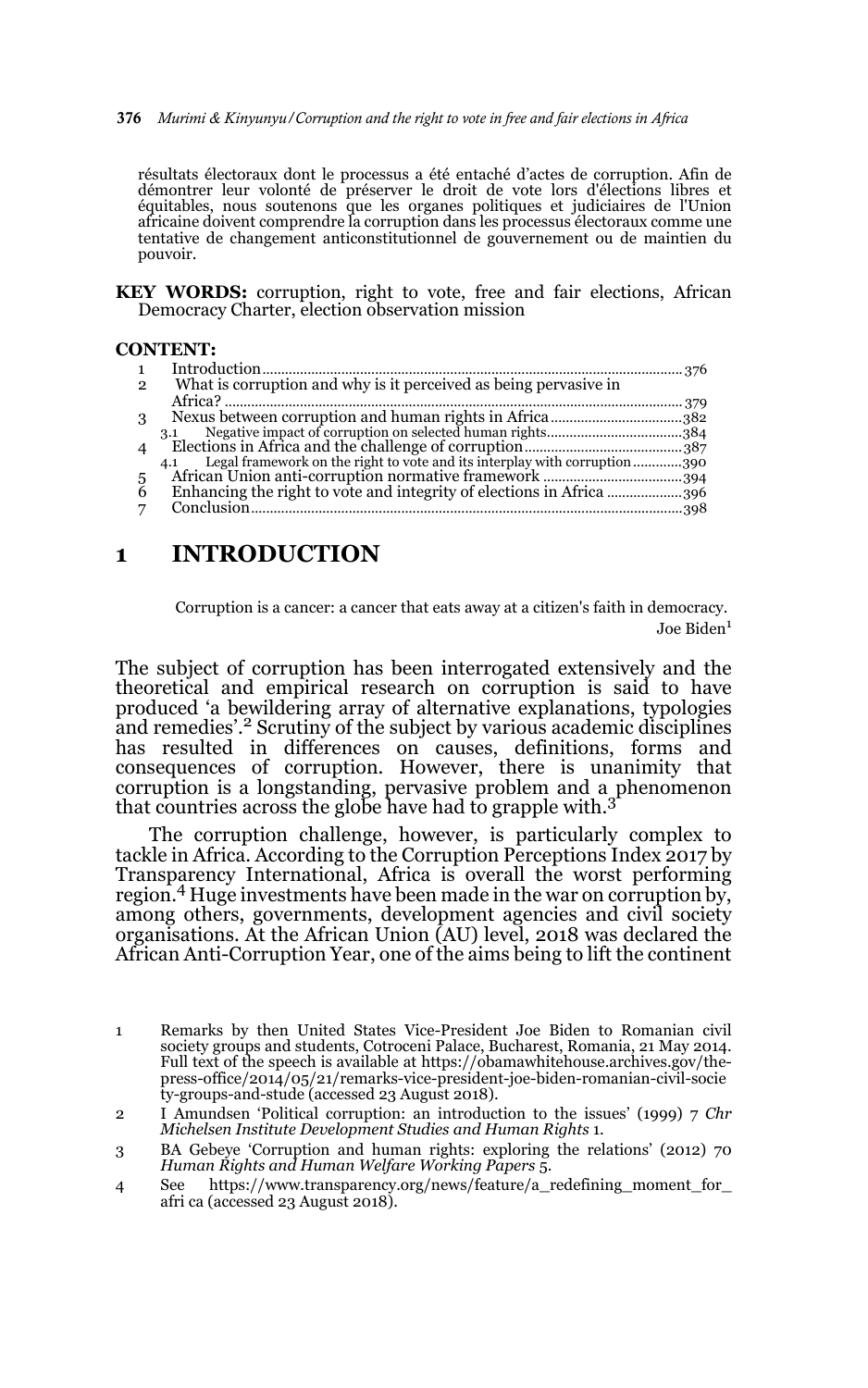out of the burden of corruption and to contribute to the attainment of Agenda 2063, Africa's development roadmap.5 At the United Nations (UN) level, reference to the subject of corruption is made in the UN 2030 Agenda for Sustainable Development and Sustainable Development Goals. Goal 16 aims to 'promote peaceful and inclusive societies for sustainable development, provide access to justice for all and build effective, accountable and inclusive institutions at all levels'. One of the targets under this goal is to 'substantially reduce corruption and bribery in all their forms<sup>3</sup>.<sup>6</sup> However, owing to the acknowledged complex nature of corruption with no quick-fix solutions to it, addressing corruption is a long-term process. Transparency International suggests a multi-pronged approach in anti-corruption efforts, including through public programmes, government reorganisation, law enforcement, public awareness and the creation of institutions to prevent corruption as well as attitude changes at all levels.7 Others have proposed institutional and societal reforms where institutional reforms entail limiting authority, improving accountability and realigning incentives. Societal reforms include mobilising political will for sustained anti-corruption efforts and changing societal attitudes that foster corruption such as allegiance to personal loyalties over objective rules.<sup>8</sup>

The list of negative implications of corruption on the continent and elsewhere is a long one. This vice has been identified as a factor that negatively impacts on economies through losses of revenue because, among other reasons, governments cannot tax money hidden in bribes. Corruption also discourages investment and breeds inefficient delivery of public services as money and services are redirected from the general population.9 Additionally, corruption is blamed for economic inefficiency as it inflates business costs such as in the case when bribes are demanded in order to obtain public works contracts. Bribery also leads to increased transaction costs because of the need for increased secrecy and anti-bribery policing.<sup>10</sup> When it occurs in the judiciary, corruption undermines the rule of law, while in public administration it results in inequality in providing services.<sup>11</sup>

- 5 Concept Note on the African Anti-Corruption Year 2, http://www.agaplatform.org/sites/default/files/2018-04/African%20Anti-
	- Corruption%20Year%20-Concept%20No te1.pdf (accessed 23 August 2018).
- 6 Available at https://sustainabledevelopment.un.org/content/documents/212520 30%20Agenda%20for%20Sustainable%20Development%20web.pdf (accessed 28 August 2018).
- 7 Cited in J Andvig et al 'Research on corruption: a policy-oriented survey' (2000) *Chr Michelsen Institute (CMI) & Norwegian Institute of International Affairs (NUPI)* 9.
- 8 P Dininio 'A handbook on fighting corruption' (1999) *Technical Publication Series, Centre for Democracy and Governance* 1, http://www.au.af.mil/au/awc/ awcgate/usaid/fighting\_corruption.pdf (accessed 23 August 2018).
- 9 D Stockemer 'Bribes and ballots: the impact of corruption on voter turn-out in 75 democracies' (2014) 4, https://papers.ssrn.com/sol3/papers.cfm?abstract\_id =1452312 (accessed 23 August 2018).
- 10 BC Smith Good governance and development (2007) 182.
- 11 Dininio (n 8) 5.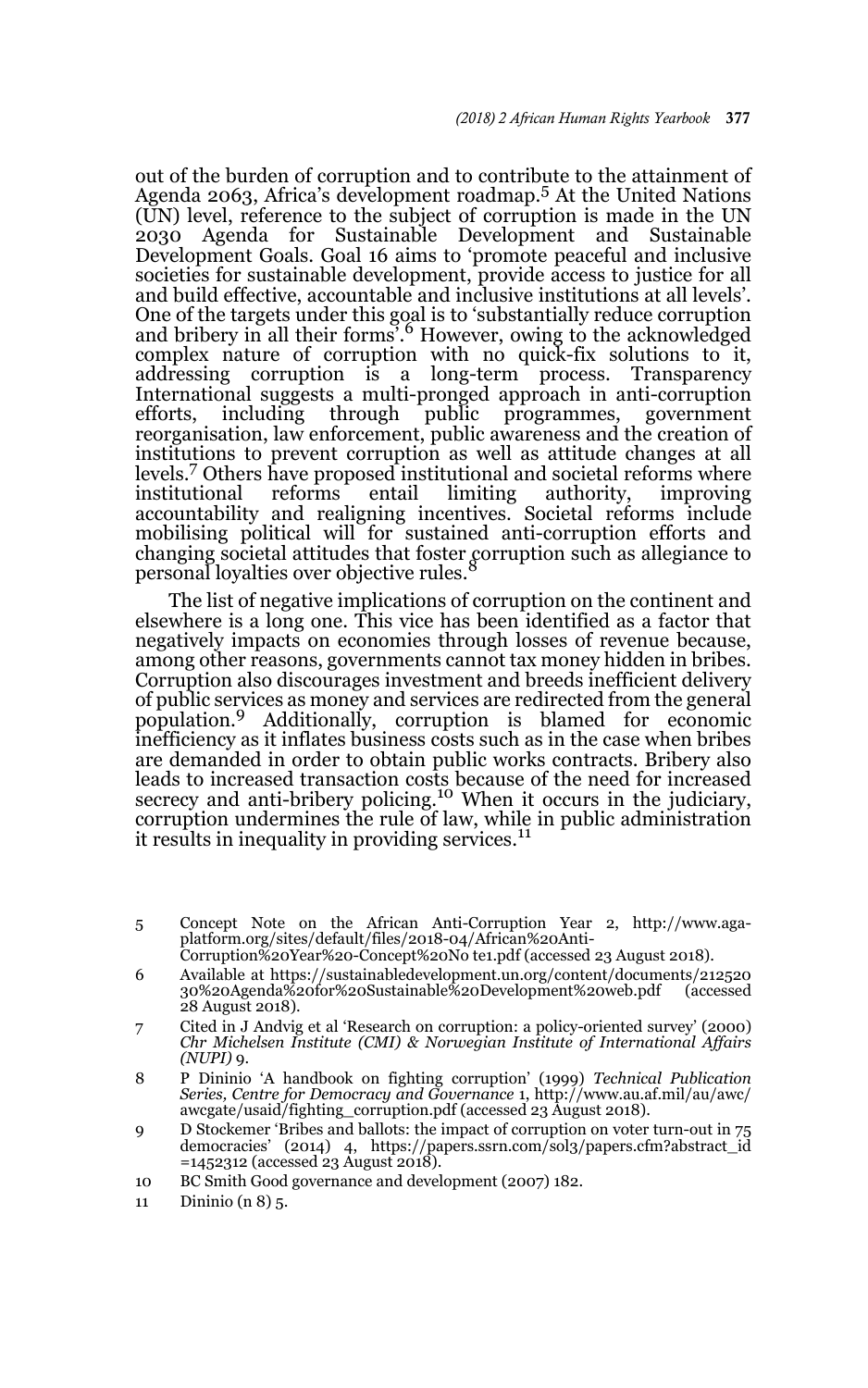Human rights are equally adversely affected by the prevalence of corruption, and it is this interplay between human rights and corruption that will be the preoccupation of this article, with a particular focus on political participation rights in Africa. Four reasons have been advanced as to why it is relevant to link corruption and human rights.<sup>12</sup> First, clarity on the impact of corruption on human rights paves the way for the use of existing human rights mechanisms to combat corruption. Second, a perception of corruption as a violation of human rights raises awareness among the public about the consequences of corruption on individual interests which may result in greater public support for the fight against corruption. Third, a human rights approach to corruption may assist in circumventing legal technicalities that permit certain acts as technically lawful, but which constitute human rights violations. An example here is where judicial systems do not strictly forbid nepotism as unlawful, but such acts may be challenged as human rights violations of, say, equal rights to political participation or the right to equal access to public services. Fourth, given that it is widely accepted that corruption has the potential to undermine the full enjoyment and realisation of human rights, anticorruption efforts are necessary ingredients of promoting and protecting human rights.13

Politically, it has been suggested that corruption undermines good governance and democracy as a whole by subverting formal processes.14 Corruption has fuelled the rise of state and institutional capture which in turn breeds illiberal democracies. In the context of elections and civic processes, corruption reduces accountability and representation in policy making. Given that contested elections have become a major trigger of instability in Africa, corruption also increasingly is a key driver of systemic governance deficits and violent conflict on the continent. The 2007-2008 post-election violence in Kenya where 1 300 people lost their lives, the loss of 3 000 lives in Côte d'Ivoire after the 2010 presidential elections and the death of 800 people in Nigeria after the 2011 presidential voting are illustrations of how deadly electoral disputes are on the continent. At the heart of the causes of these violent elections are allegations of vote rigging by corrupt politicians.<sup>15</sup>

This article will focus on the nexus between corruption and the right to vote in free and fair elections. While existing literature has largely focused on corruption and its relationship with human rights in general, the article narrows down on the right to vote specifically. This specific attention to the right to vote is informed by an appreciation of the centrality of this right in facilitating African citizens to participate

<sup>12</sup> JB Terracino 'Corruption as a violation of human rights' (2008) 2, https://papers. ssrn.com/sol3/papers.cfm?abstract\_id=1107918 (accessed 23 August 2018).

<sup>13</sup> As above.

<sup>14</sup> Dininio (n 8) 5.

<sup>15</sup> SM Burchard *Electoral violence in sub-Saharan Africa: causes and consequences* (2015) 1 3; Human Rights Watch 'Nigeria: post-election violence killed 800' 16<br>May 2011, https://www.hrw.org/news/2011/05/16/nigeria-post-election-viol 2011, https://www.hrw.org/news/2011/05/16/nigeria-post-election-viol ence-killed-800 (accessed 15 October 2018).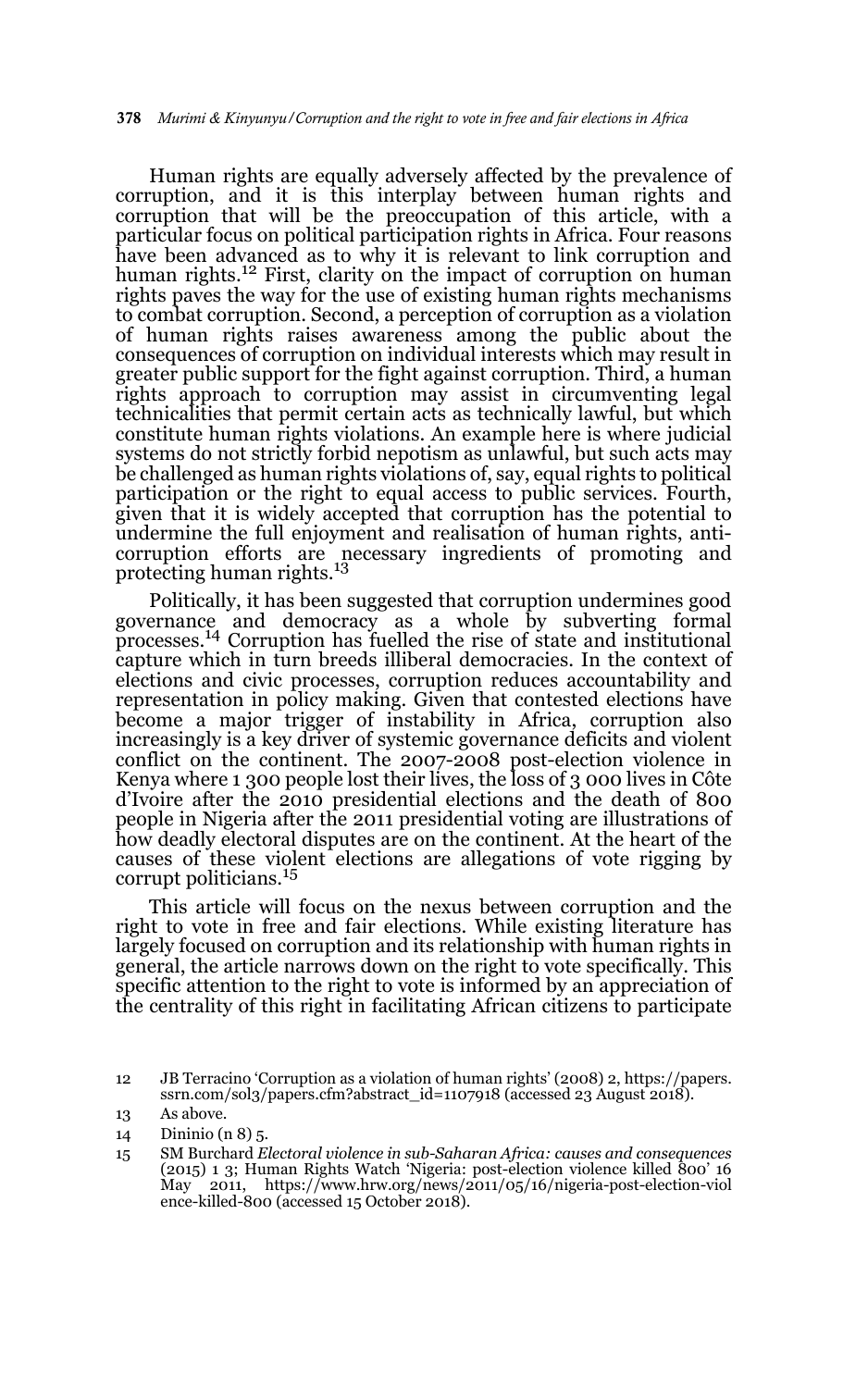in affairs of their governments, and peaceful transitions of power on the continent. The article thus aims to elaborate on how the right to vote can be protected from corrupt practices in the African context. It further aims to contribute to the growing body of knowledge that is advocating a shift to qualitative and not merely the quantitative assessment of elections in Africa. Qualitative assessments give primacy, beyond numbers, to issues such as corruption in determining whether elections are free and fair, while quantitative assessments are preoccupied with mathematical questions of whether there is a clear winner according to the vote count. The article is divided into five sections. Part 2 defines the concept of corruption in Africa. Part 3 details the negative impact of corruption on human rights. Part 4 examines corruption in elections generally and specific implications for the right to vote. Part 5 examines the AU anti-corruption normative framework. Part 6 outlines proposals for enhancing the right to vote and integrity of elections in the continent, while part  $\bar{7}$  contains concluding observations.

# **2 WHAT IS CORRUPTION AND WHY IS IT PERCEIVED AS BEING PERVASIVE IN AFRICA?**

Many definitions and categorisations of corruption exist. Andvig et al have referred to the variety as a 'battery of definitions' that only leave the option of choosing a set of definitions to work with. However, this may still be done in an 'infinite number of ways'.<sup>16</sup> Even the attempt to understand and define corruption as one phenomenon has been faulted on the grounds that in reality there are different forms of corruption and corruption levels may be perceived differently in one location depending on the form of corruption being considered.<sup>17</sup> Some authors have categorised corruption as either petty or low-level corruption or grand or high-level corruption, where the former includes all corruption that involves citizens making small graft payments to government officials in return for favours, while the latter entails bribery by interest groups to gain influence in the decision-making processes of government.18 While adopting the petty versus grand categorization, Githongo posits that there is yet a third category of corruption which he calls 'looting'. According to his argument, this involves 'the kind of scams whose figures are so huge that when they are successfully concluded they have macroeconomic implications fairly quickly – they cause banks to collapse, inflation to rise, the exchange

<sup>16</sup> Andvig (n 7) 10.

<sup>17</sup> T Søreide 'Drivers of corruption. a brief review' (2014) *World Bank Studies. Washington, DC: World Bank* 5.

<sup>18</sup> NS Neudorfer 'Development, democracy and corruption: how poverty and lack of political rights encourage corruption' (2015) 35 *Journal of Public Policy* 423.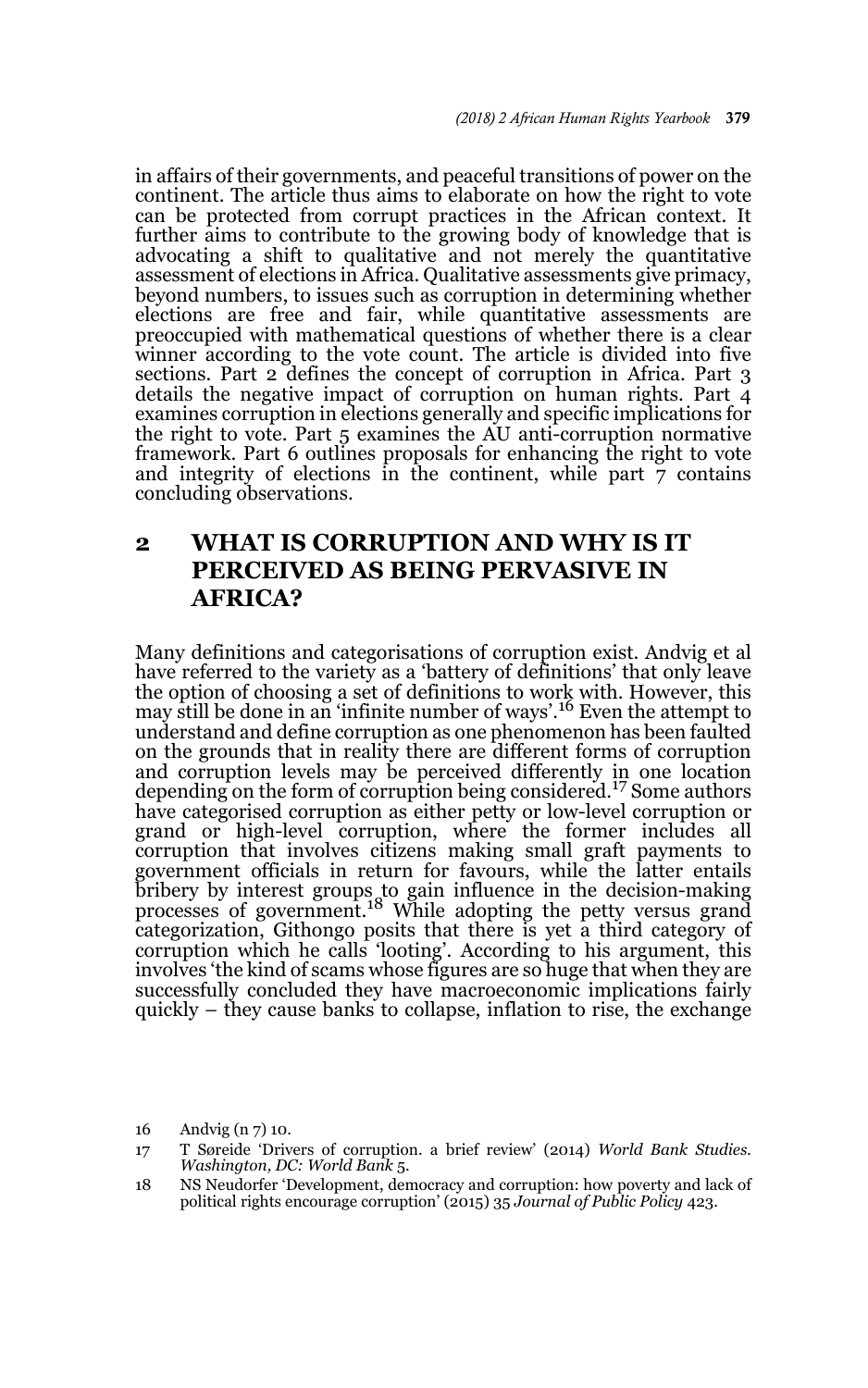rate to decline'.19 Other broad analytical categorisations include political corruption versus bureaucratic corruption.<sup>20</sup> In this regard political corruption, on the one hand, is understood as occurring where high-ranking politicians and political decision makers take advantage of their positions to extract huge bribes from national and transnational corporations and embezzle large sums of money from public coffers into their private bank accounts. Bureaucratic corruption, on the other hand, is corruption in public administration experienced by citizens on a daily basis in their interaction with public administration and services such as hospitals, schools and licensing authorities.<sup>21</sup>

Zeroing in on specific definitions, several definitions have been widely adopted and will be highlighted. The World Bank has adopted what it refers to as a 'straightforward' definition of corruption – the abuse of public office for private gain.<sup>22</sup> Transparency International defines corruption as 'the abuse of entrusted power for private gain',<br>perhaps the most widely-used definition.<sup>23</sup> Another common definition is that it is a 'transaction between private and public sector actors through which collective goods are illegitimately converted into private-regarding payoffs'.24 Narrow or strict definitions of corruption, often captured in legal instruments, also exist and these tend to describe corruption in terms of particular agents, sectors or<br>transactions.<sup>25</sup> The United Nations Convention against Corruption (UNCAC), while not providing an express definition of corruption, outlines a number of acts that state parties are required to establish as criminal offences. These include bribery; trading in influence; the abuse of functions; illicit enrichment; embezzlement; and laundering<br>the proceeds of crime.<sup>26</sup> Similarly, the African Union Convention on Preventing and Combating Corruption contains a generic definition of corruption that includes all acts and practices proscribed in the Convention.27 Important to note for purposes of this article, however, is the fact that corruption in various contexts will have both legal and socio-cultural definitions and these are not always congruent.

19 J Githongo 'The culture of corruption in Kenya' Presentation made at the Annual General Meeting of the German Development Service in Kenya, Trisan Hotel, 1 December 2000, http://www1.worldbank.org/publicsector/anticorrupt/poli ticaleconomy/Githongo/The%20Culture%20of%20Corruption%20in%20Kenya. doc (accessed 24 August 2018).

- 22 The World Bank 'Helping countries combat corruption: the role of the World Bank' (1997) 8, http://www1.worldbank.org/publicsector/anticorrupt/corruptn/ corrptn.pdf (accessed 24 August 2018).
- 23 See https://www.transparency.org/what-is-corruption#define (accessed 24 August 2018); Dininio (n  $\hat{8}$ ) 3.

- 25 As above.
- 26 See ch III of the Convention.
- 27 Art 1.

<sup>20</sup> Andvig et al (n 7) 18.

<sup>21</sup> As above.

<sup>24</sup> Andvig et al (n 7) 11.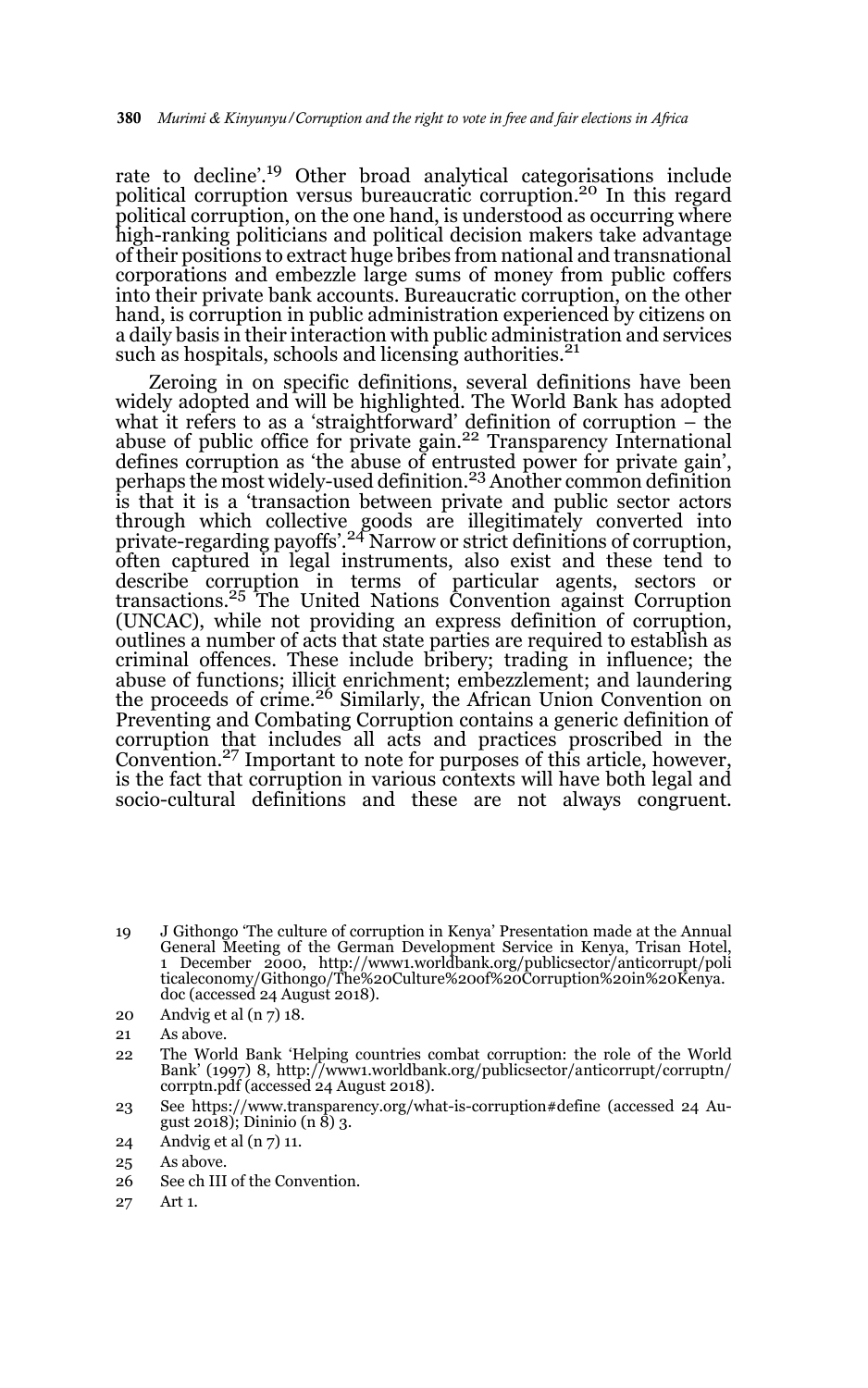Nonetheless, it has been observed that anti-corruption efforts need to<br>target both types of corruption.<sup>28</sup> The article does not seek to problematise the analytical conceptions of corruption but rather delves into the practical implications of the vice on human rights generally, and specifically on the right to vote in free and fair elections. The bottom line for the authors and, in the words of Justice Potter Stewart of the Supreme Court of the United States, is that we know it (corruption) when we see it.

We now briefly turn to the question of why corruption is perceived as being so prevalent on the African continent in relation to other regions of the world. Søreide identifies five factors that create opportunities for corruption and, therefore, are the drivers of corruption.<sup>29</sup> These factors, we submit, are applicable to the African context. The first driver is the idea of creating shortage. As an example, civil servants that have a discretionary authority create shortages in order to make corruption more rewarding by controlling supply. Examples include teachers who create shortages of good grades by reserving top grades for students who bribe, regardless of their abilities, or public officers that create shortages of public contracts by excluding suppliers that are unwilling to offer bribes. Second, Søreide contends that the manner in which state authority and bureaucracy are structured contributes to creating opportunities for corruption. In fragile, post-conflict countries and those where state authority is imposed, state authority becomes a tool for corruption. The misuse of this authority is further enabled by illiteracy, citizens that are uninformed of what to expect and generally weakened control functions. Third, corporate structures can drive corruption when the private sector is organised for corruption. This is exemplified by companies that are registered in tax havens to avoid paying taxes and other structures established to facilitate financial secrecy. Fourth, exclusive access to information is another driver of corruption as different actors exploit asymmetric information. Within the private sector, the motivation to create obstacles to competition is identified as another driver of corruption. Lastly, access to revenue from abroad in the form of revenues from export of natural resources and development aid is another key driver of corruption, this being particularly applicable to African countries. The argument here is that while such revenues can spur development, they are often detrimental. Actors attempt to benefit from these revenues with the help of corruption, and this entails high competition for influencing positions with incumbent politicians doing everything it takes to stay in power. In the process, such politicians undermine democratic processes to avoid being replaced by another network of allies.<sup>30</sup>

While discussing the challenge of corruption in Nigeria, Achebe contends that endemic corruption in the country is primarily driven by

<sup>28</sup> BI Spector et al *Corruption assessment handbook: draft final report* (2006) 7, http://www1.worldbank.org/publicsector/anticorrupt/USAIDCorAsmtHandbo ok.pdf (accessed 24 August 2018).

<sup>29</sup> Søreide (n 17) 9-20.

<sup>30</sup> Søreide (n 17) 17.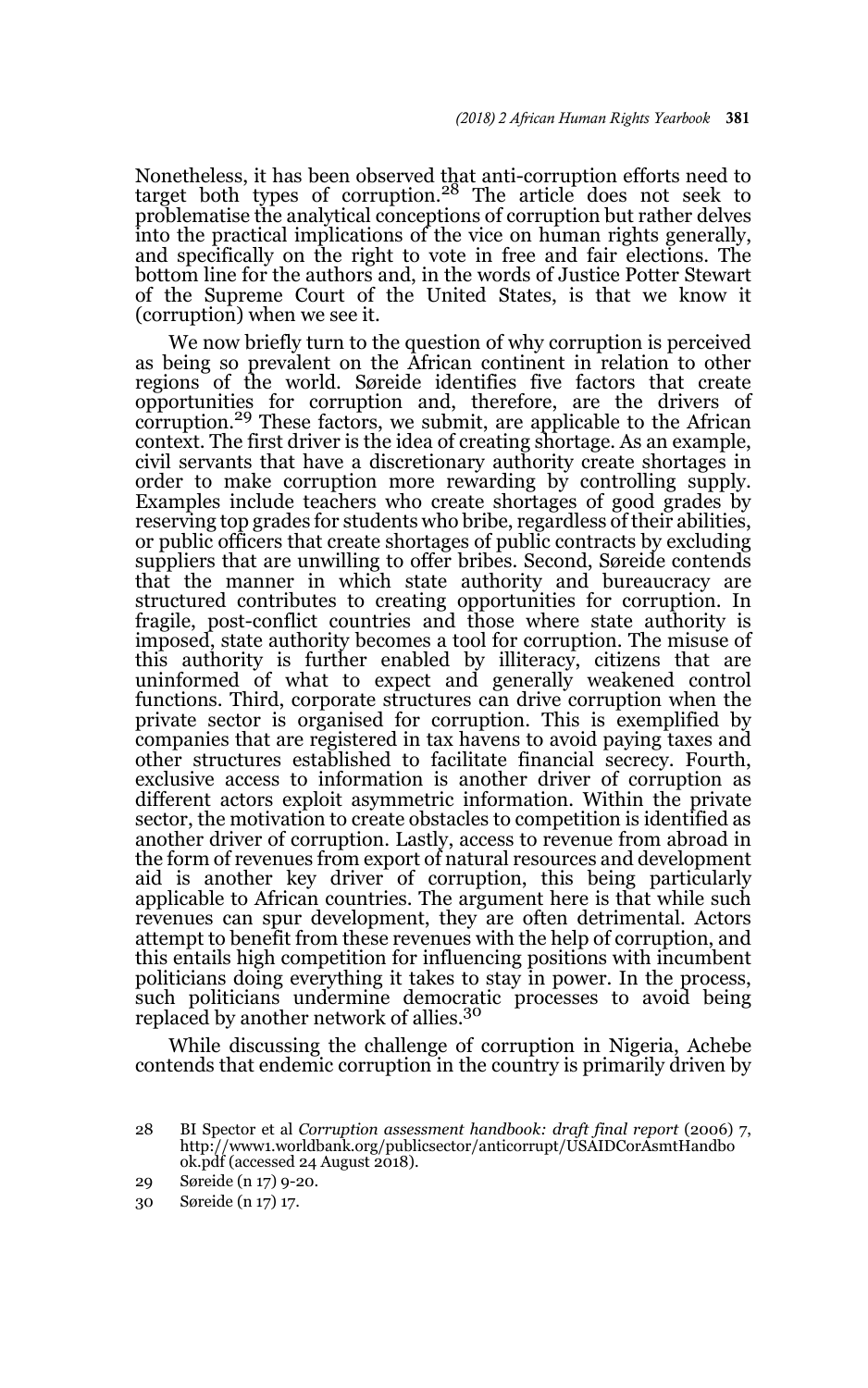'a complete failure of leadership that has made corruption easy and profitable'.31 Achebe asserts that to control corruption there is a need for checks and balances 'that will make corruption 'inconvenient' – with appropriate jail sentences and penalties to punish those that steal from the state'.<sup>32</sup> We observe that corruption in Africa is driven by a myriad of factors that do not uniformly apply to all African countries and not in the same degree. Generally, we are in agreement with the summation of the causes of corruption in the continent as described by Lumumba as follows:33

In Africa, some of the identifiable causes of corruption include the negative colonial<br>legacy, poor leadership, politics of the belly, omnipotent state, greed and<br>selfishness, clientelism and patronage, nepotism, of the public in government, weak institutions of governance, lack of accountability and transparency, lack of political will, weak ethical values, centralist nature of the state and concentration of state power, weak judicial system and constant insecurity and conflicts.

With the above overview of corruption as a concept and its drivers on the African continent, the next section will demonstrate the link between corruption and human rights generally. The subsequent section will zero in on the impact of corruption on the right of African citizens to vote in free and fair elections.

# **3 NEXUS BETWEEN CORRUPTION AND HUMAN RIGHTS IN AFRICA**

While the relationship between corruption and economic performance is now well understood, the nexus between corruption and human rights is yet to be fully appreciated, and serious research on this<br>relationship is in its early stages.<sup>34</sup> Viljoen observes that the links between corruption and human rights 'are manifold'; that all potential gains of human rights may be lost if the vice stifles entrepreneurship, economic development and ultimately breeds political dissent.35 There is a warning, however, against a generalisation of this link and that not all acts of corruption imply a human rights violation.<sup>36</sup> Overstretching this logic, it is argued, will 'banalise and overextend the application of human rights principles'.37 It is to this end that the United Nations

37 The International Council on Human Rights Policy (n 36) 4.

<sup>31</sup> S Baldauf 'Chinua Achebe on corruption and hope in Nigeria' 22 March 2013, https://www.csmonitor.com/World/Africa/2013/0322/Chinua-Achebe-on-cor ruption-and-hope-in-Nigeria (accessed 26 August 2018).

<sup>32</sup> As above.

<sup>33</sup> PLO Lumumba 'Corruption: the bane of Africa' in E Nduku & J Tenamwenye (eds) *Corruption in Africa: a threat to justice and sustainable peace* (2014) 22.

<sup>34</sup> JT Gathii 'Defining the relationship between human rights and corruption' (2009) 31 *University of Pennsylvania Journal of International Law* 126.

<sup>35</sup> F Viljoen *International human rights law in Africa* (2012) 272-273.

<sup>36</sup> The International Council on Human Rights Policy 'Corruption and human rights: making the connection' (2009) 3, https://papers.ssrn.com/sol3/papers.cfm? abstract \_id=1551222 (accessed 26 August 2018).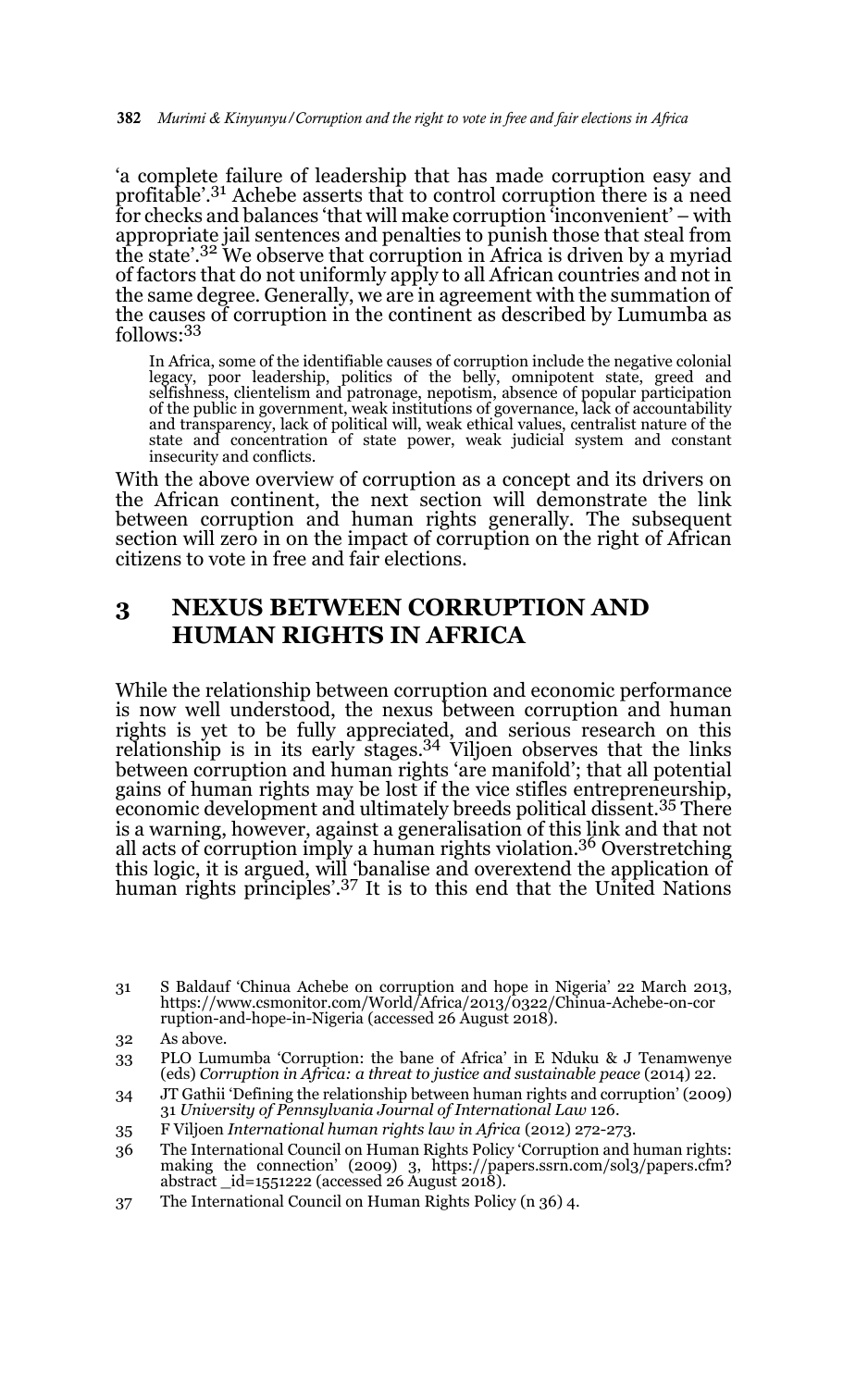Human Rights Council has been working on assessing the negative impact of corruption on the enjoyment of human rights.<sup>3</sup>

Existing conventions on corruption and human rights have not made this connection any clearer as it is observed that international conventions on corruption rarely mention human rights and, conversely, key human rights conventions hardly refer to corruption.<sup>39</sup> However, there are exceptions, and the AU Convention on Preventing and Combating Corruption is an example. The Preamble to the Convention recognises the negative effects of corruption and impunity on the political, economic, social and cultural stability of African states and its devastating effects on the economic and social development of African peoples. It further recognises that corruption undermines accountability and transparency in the management of public affairs as well as socio-economic development on the continent. Article 2(4) of the Convention lists one of the objectives of the Convention as being 'to promote socio-economic development by removing obstacles to enjoyment of economic, social and cultural rights as well as civil and political rights'. Further, article 3(3) of the Convention establishes as one of the principles of the Convention the respect for human rights in accordance with the African Charter on Human and Peoples' Rights (African Charter). Even though these provisions are 'not framed in the language of a human rights instrument', as Viljoen observes, the Convention recognises the indivisibility between corruption, human rights and development.<sup>40</sup>

Judicial interpretation in national and regional courts suggests that courts are not in doubt as to the linkages between corruption and human rights. The South African Constitutional Court on several occasions has determined that corruption negatively impacts on human rights. The Court has found that corruption and maladministration 'undermine the constitutional commitment to human dignity, the achievement of equality and the advancement of human rights and freedoms'.41 The Constitutional Court has further ruled that 'corruption has a deleterious impact on a number of rights in the Bill of Rights'; in addition, that 'the state's obligation to respect, protect, promote and fulfil the rights in the Bill of Rights thus inevitably, in the modern state, creates a duty to create efficient anti-corruption mechanisms'.42 The African Court on Human and Peoples' Rights (African Court) has also made a determination that buttresses the relationship between corruption and human rights. Article 3 of the Protocol to the African Charter on Human and Peoples' Rights on the Establishment of an African Court on Human and Peoples' Rights (African Court Protocol) provides for the jurisdiction of the Court which

<sup>38</sup> Resolution A/HRC/RES/35/25 of the United Nations Human Rights Council, 23 June 2017.

<sup>39</sup> The International Council on Human Rights Policy (n 36) 4.

<sup>40</sup> Viljoen (n 35) 273.

<sup>41</sup> *South African Association of Personal Injury Lawyers v Heath & Others* 2001 (1) SA 883 (CC).

<sup>42</sup> *Glenister v President of the Republic of South Africa & Others* 2011 (3) SA 347 (CC).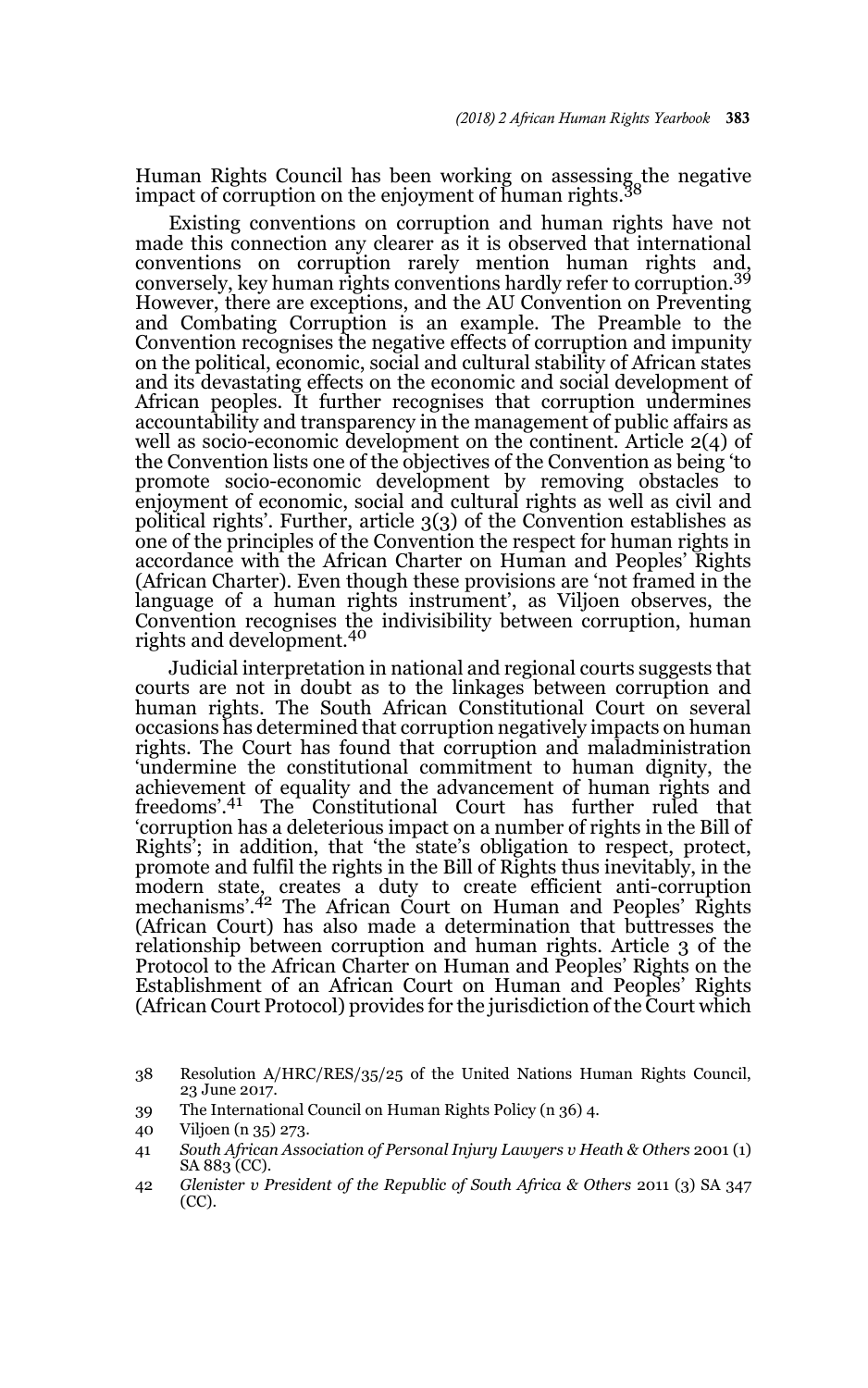extends to interpretation of the African Charter, the African Court Protocol and 'any other relevant human rights instrument ratified by the state concerned'. In the case of *Actions pour la Protection des Droits de l'Homme v Côte d'Ivoire* the African Court determined that the African Charter on Democracy, Elections and Governance (African Democracy Charter) is a human rights instrument for purposes of article 3 of the African Court Protocol.43 This means that the African Court can interpret and apply the African Democracy Charter. There are numerous provisions in the Democracy Charter that address corruption,44 and the argument can therefore be made that for the African Court to clothe itself with jurisdiction to interpret such provisions is an acknowledgment of the link between human rights (the primary preoccupation of the Court) and subjects covered in the African Democracy Charter such as corruption.

#### **3.1 Negative impact of corruption on selected human rights**

The impact of corruption on specific human rights is well captured in existing literature and particularly with regard to socio-economic rights. This impact will be illustrated below, albeit non-exhaustively, as the emphasis will be on four rights, namely, the rights to equality and non-discrimination; the right to a fair trial; the right to adequate housing; and the right to health.

The African Charter guarantees every individual an entitlement to the rights and freedoms in the Charter 'without distinction of any kind such as race, ethnic group, colour, sex, language, religion, political or any other opinion, national and social origin, fortune, birth or other status'.<sup>45</sup> In addition, every individual is guaranteed equality before the law and equal protection of the law<sup>46</sup> as well as the right of equal access to public service.47 It has been suggested that 'corrupt acts intrinsically distinguish, exclude or prefer … in ways that impede individuals from exercising one or more rights'.48 Public officials are required to treat all individuals equally, but corruption often leads to some being privileged over others. When similar cases in public service are treated differently as a result of corruption, the principle of equality and nondiscrimination is infringed as corruption is not an objective or reasonable justification for the differential treatment.<sup>49</sup> The Human Rights Council Advisory Committee on the Issue of the Negative Impact of Corruption on the Enjoyment of Human Rights has noted that corruption leads to discriminatory access to public services and

49 The International Council on Human Rights Policy (n 36) 33.

<sup>43</sup> Application 1/2014 Judgment of 18 November 2016 para 65.

<sup>44</sup> See arts 2(9), 3(9), 27(5) & 33(3).

<sup>45</sup> Art 2.

<sup>46</sup> Art 3.

<sup>47</sup> Art 13(2).

<sup>48</sup> The International Council on Human Rights Policy (n 36) 32.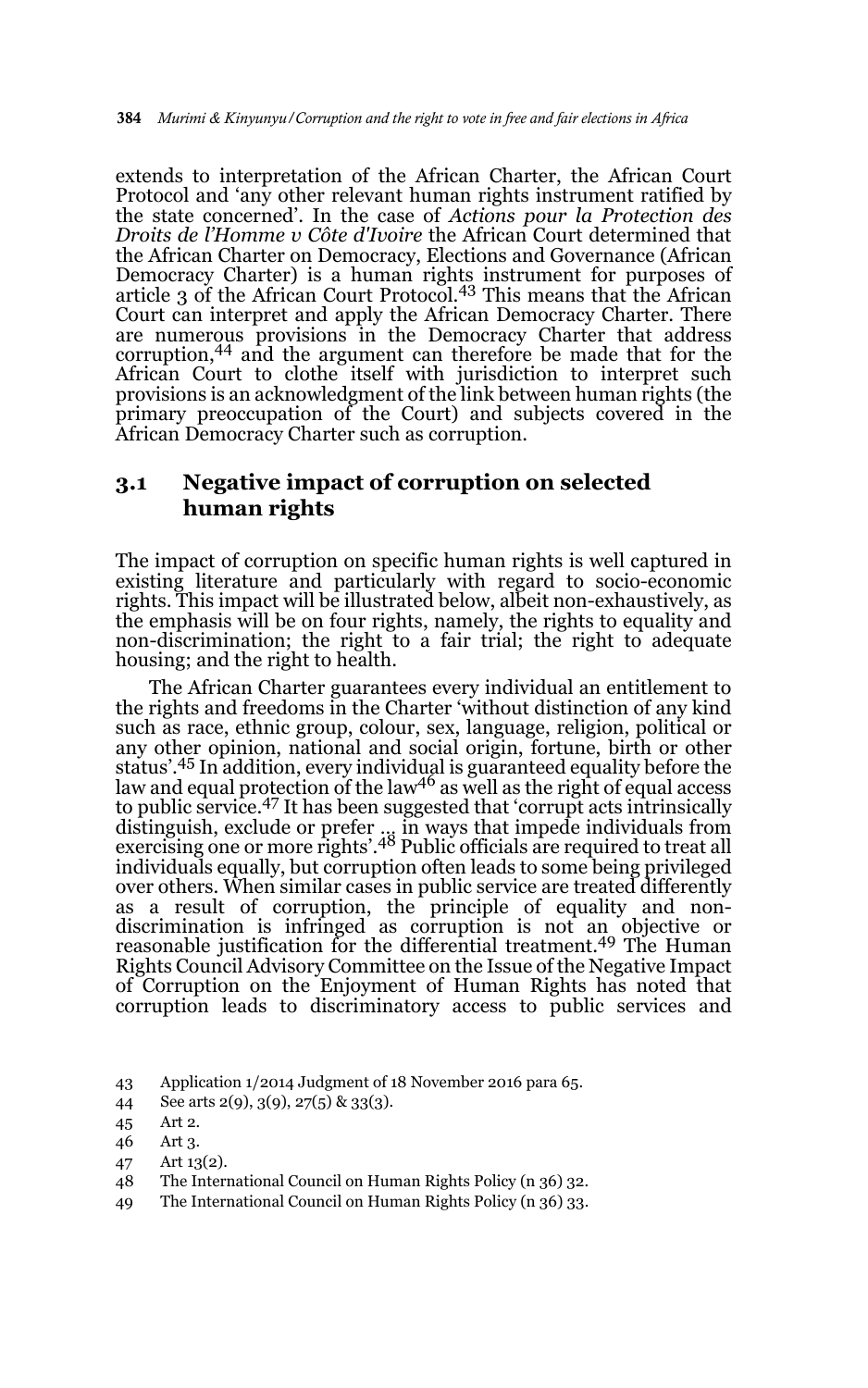particularly excludes the poor from access to goods and services offered by the administration. The Committee further observed that corruption offends the principle of non-discrimination and in the process affects other human rights when, for instance, it motivates discriminatory access requirements that negatively impact on the right to education.<sup>50</sup>

Corruption also negatively affects the right to a fair trial. The various components of this right are guaranteed in article 7 of the African Charter. Corruption in the judiciary has been identified as a 'very concrete example that illustrates the negative impact of corruption on the enjoyment of human rights' as it directly affects the right to a fair trial by an independent and impartial tribunal.<sup>51</sup> Corruption in the judiciary has been described as entailing

acts or omissions that constitute the use of public authority for the private benefit of court personnel, and results in the improper and unfair delivery of judicial decisions. Such acts and omissions include bribery, extortion, intimidation, influence peddling and the abuse of court procedures for personal ga

In Uganda, for example, the Uganda Law Society has complained that court files are deliberately misplaced in what has been termed as files 'developing feet'. This is one of the ways of extorting bribes from accused persons who after having paid bribes are then informed that their files have been found.53 Besides members of the bench, other actors in the judicial system, such as the police when they tamper with evidence or prosecutors who deliberately fail to act competently in dealing with evidence generated by the police, can all contribute to judicial corruption.54 All the above illustrations of corruption in the judicial system can directly contribute to a violation of the right to a fair trial.

Socio-economic rights such as the right to adequate housing, health and education can equally be negatively affected by corrupt practices. The right to adequate housing is not expressly provided for in the African Charter, but the African Commission on Human and Peoples' Rights (African Commission) has inferred the right from other rights in the Charter. The Commission has determined that the combined effect of the right to property, health and protection of the family 'reads into the Charter a right to shelter or housing'.55 The Committee on Economic, Social and Cultural Rights (ESCR Committee), the treaty body under the International Covenant on Economic, Social and Cultural Rights (ICESCR), has issued a General Comment elaborating on the right to adequate housing. The ESCR Committee clarified that

<sup>50</sup> Final Report of the Human Rights Council Advisory Committee on the Issue of the Negative Impact of Corruption on the Enjoyment of Human Rights, A/HRC/28/ 73, 5 January 2015 7.

<sup>51</sup> As above.

<sup>52</sup> MN Pepys 'Corruption within the judiciary: causes and remedies' in Transparency International *Global Corruption Report 2007: corruption in judicial systems*  $(2007)$  3.

<sup>53</sup> Economic Commission for Africa 'Deepening the judiciary effectiveness in combating corruption' (2009) ECA/GPAD/TP/06/3,16.

<sup>54</sup> Transparency International (n 52) xxi.

<sup>55</sup> *Social and Economic Rights Action Centre (SERAC) & Another v Nigeria* (2001) AHRLR 60 (ACHPR 2001) para 60.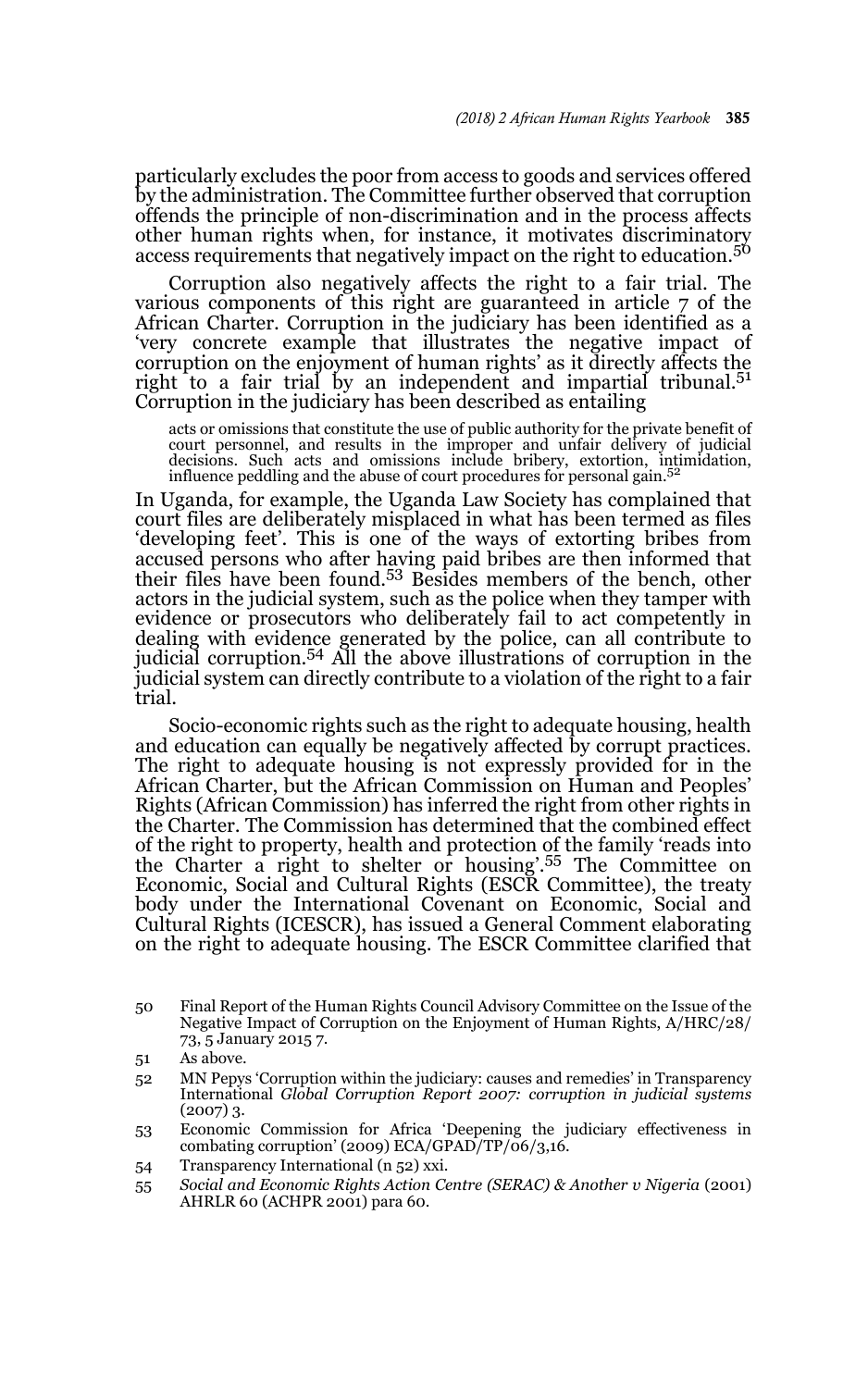factors determining adequacy of housing included legal security of tenure; the availability of services, materials, facilities and infrastructure; affordability; habitability; accessibility; location; and cultural adequacy.56 Corruption undermines these factors in various ways, and examples include the bribery of officials to grant leases on land that is already occupied, thus undermining security of tenure. The embezzlement of funds meant for housing or construction of substandard houses occasioned by the fraudulent selection of contractors impairs habitability.57 A 2010 presidential housing project in South Africa that was intended to provide plots of land for slum dwellers south of Johannesburg illustrates how corruption can undermine the right to adequate housing. Officials responsible for this project were accused of having collected monies from local residents, the intended beneficiaries, later either allocating the land to nonresidents or illegally receiving money from several residents for single plots. Many were therefore left without land intended for better housing after having lost money corruptly demanded by officials.<sup>58</sup>

Corrupt practices also directly and indirectly contribute to a violation of the right to health. Dainius Puras, the Special Rapporteur on the Right of Everyone to the Enjoyment of the Highest Attainable Standard of Physical and Mental Health, has submitted a report to the UN General Assembly that focuses on the implications of corruption on the right to health.<sup>59</sup> The report notes that 'most common forms of corruption in the health sector are selling government posts, absenteeism, bribes, procurement corruption, theft or misuse of property, fraud, and embezzlement of user fee revenue, as well as informal payments to health-care providers'. Corruption scandals in Kenya's Ministry of Health illustrate the extensive nature of procurement corruption in the health sector, in the process undermining the right to health. Kenya's Auditor-General confirmed that the Ministry could not account for US \$10 million because of unavailable payment vouchers and related supporting documents. Recently, the same Ministry allegedly occasioned the loss of US \$70 million through the purchase of CAT scanners at inflated costs.<sup>60</sup> Besides these direct ways in which corruption can negatively impact on the right to health, corrupt practices can indirectly occasion a negative

- 56 Committee on Economic, Social and Cultural Rights General Comment 4: The right to adequate housing adopted at its 6th session, 13 December 1991 (E/1992/ 23).
- 57 The International Council on Human Rights Policy (n 36) 51.
- 58 C Ryan 'Presidential housing project bogged down in corruption and fraud' 10 January 2017, https://www.groundup.org.za/article/presidential-housing-project-bogged-down-corruption-and-fraud/ (accessed 17 October 2018).
- 59 Report of the Special Rapporteur on the Right of Everyone to the Enjoyment of the Highest Attainable Standard of Physical and Mental Health, UN General Assembly, A/72/137, 14 July 2017.
- 60 F Olick 'New audit confirms Sh5 billion Afya House scandal' The Star 6 March 2018, https://www.the-star.co.ke/news/2018/03/06/new-audit-confirms-sh5 billion-afya-house-scandal\_c1725045 (accessed 17 October 2018); I Oruko 'Sh7bn scandal hits health ministry' Daily Nation 19 June 2018, https://www. nation.co.ke/news/Sh7bn-scandal-hits-Health-ministry/1056-4619498-hs9tysz/ index.html (accessed 17 October 2018).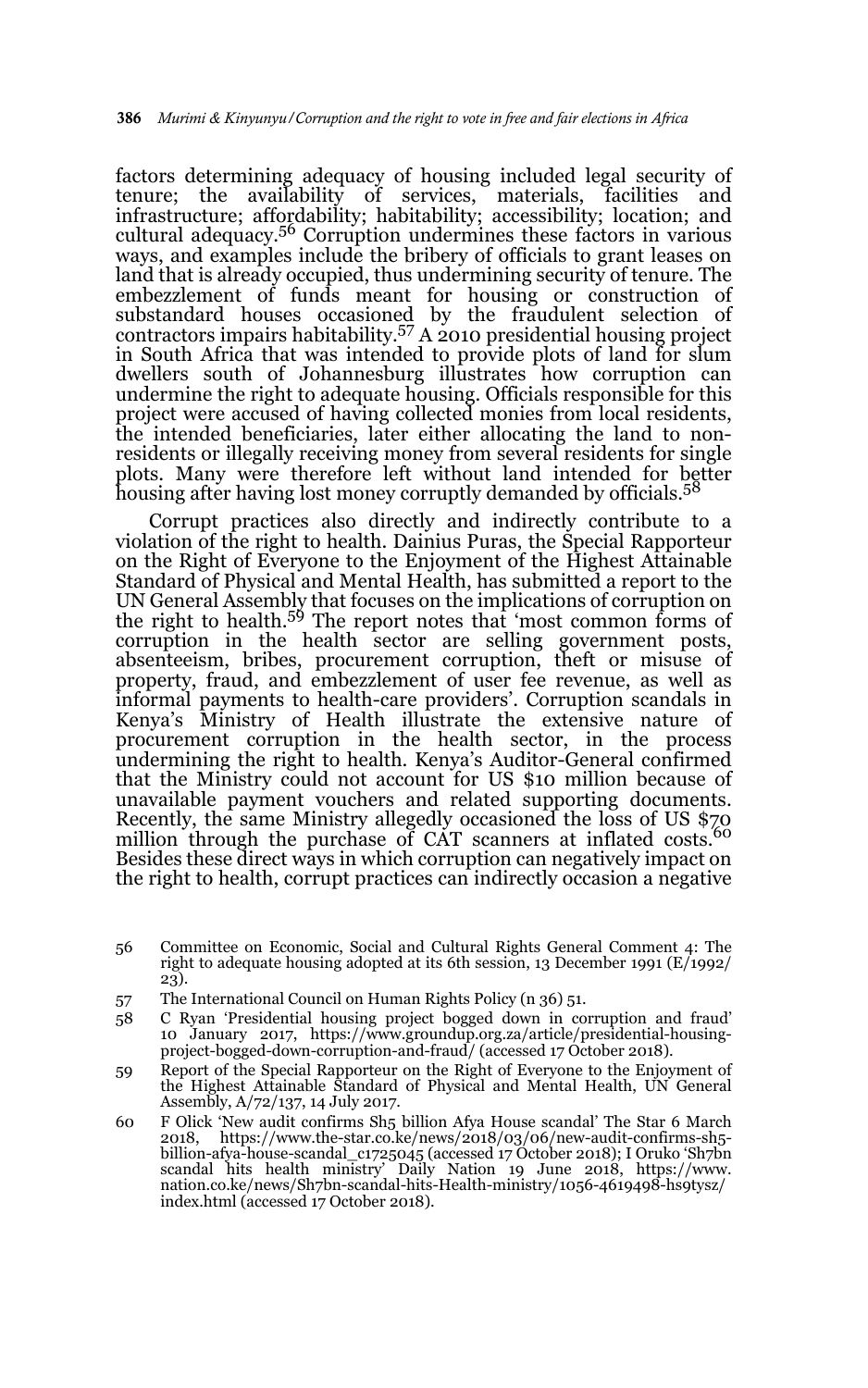impact on the right to health. For example, where public officers corruptly permit unlawful and unregulated waste disposal, the negative implications on health are an indirect effect of the corrupt act.

As seen from the above examples, corruption can, broadly, have a negative impact on various human rights. Narrowly and technically, corrupt acts can occasion violations of human rights, which violations can withstand judicial scrutiny and legal criteria for establishing human rights violations. The next section and the rest of the article focus on the link between corruption and political rights. The spotlight will specifically be on the right to vote in free and fair elections.

## **4 ELECTIONS IN AFRICA AND THE CHALLENGE OF CORRUPTION**

Emphasising the importance of the right to vote, Justice Albie Sachs of the South African Constitutional Court has described this as follows:<sup>61</sup>

The vote of each and every citizen is a badge of dignity and of personhood. Quite literally, it says that everybody counts. In a country of great disparities of wealth and power it declares that whoever we are, whether rich or poor, exalted or disgraced, we all belong to the same democratic South African nation.

However, in many African countries the right to vote all too often is not respected and the voices of voters are muzzled, courtesy of electoral fraud manifested in various acts that could rightly be described as corrupt acts. Three reports from the European Union Election Observation Missions (EU-EOM) on elections in three African states paint a general picture of the way in which corruption plays out in the period before and during elections on the continent. In Eastern Africa, Uganda held presidential elections in 2016 and the EU-EOM final report on the elections outlined several corrupt practices, including the distribution of cash during campaigns, camouflaged as the reimbursement of participants' transport costs. During campaigns large sums of money were given to religious and community leaders. In addition, party representatives would leave money at gas stations for voters to obtain free fuel. As voting day drew nearer, the report notes that parliamentary candidates for the ruling party received 'facilitation cash' of up to 20 million Uganda shillings (about USD 5 400) for parliamentary candidates and 15 million Uganda shillings (about USD 4 100) for local election candidates. $62$ 

In Southern Africa, Zambia held its general elections in August 2016 and the EU-EOM similarly observed incidents of corruption in the electoral process. The final report noted that the ruling party, the Patriotic Front, used state resources to offer incentives to voters. These included allocations of land to former miners; the cancellation of water accounts in the Copperbelt province; and the distribution of subsidised

<sup>61</sup> *August & Another v Electoral Commission & Others* 1999 (3) SA (CC) 1 para 17.

<sup>62</sup> European Union *Election Observation Mission Final Report Uganda Presidential, Parliamentary and Local Council Elections*, 18 February 2016 19, https://eeas.europa.eu/sites/eeas/files/uganda-fr-forprint-14-04- 2016\_en\_0.pdf (accessed 30 August 2018).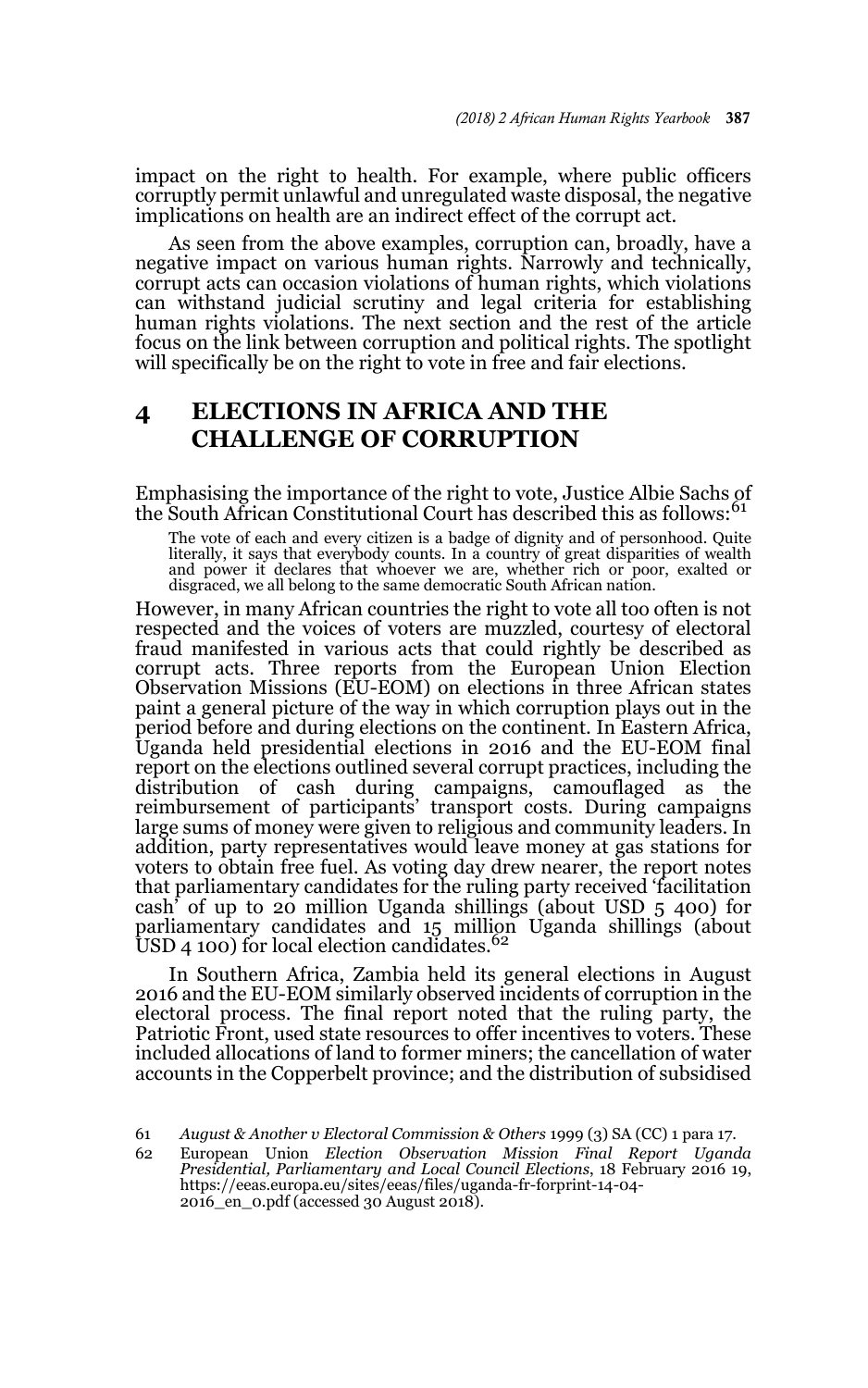fertiliser in Central Province. Further, in the absence of regulations on campaign finance and any limits on campaign spending, the Mission observed that 'resources available to political parties and candidates varied considerably and there was no transparency or accountability in both the sources of funding and how funds were spent'.<sup>63</sup>

The third illustration is from West Africa where Sierra Leone held general elections in March 2018. The final report by EU-EOM noted that 'a feature of the campaign was the abuse of incumbency' and this was characterised by giving money to attendees of events organised by the ruling party. Notably, other political parties also handed out money. There were also instances of government officials working for the ruling party. An example was the head of a parastatal who was also the Chairperson for the ruling party in one of the districts.<sup>64</sup> Election observation missions of the AU have also established a lack of integrity on the part of election officials. Zanzibar conducted re-run elections in March 2016, and the AU Technical Election Observation Mission noted fraudulent counting processes. In one instance the presiding officer 'simply counted the number of invalid ballot papers, deducted them from the total number of cast ballot papers and concluded that the rest were for CCM without physically counting the ballots'. In another incidence of electoral fraud, the presiding officer counted the votes alone and then announced the results to the party agents and observers.65 International IDEA has observed that a lack of transparency on the part of the electoral management body in electoral processes leads to a suspicion that fraud is taking place. Examples of such absence of transparency according to the institution include cases where observers and members of the public cannot access a progressive vote count and aggregation data or where there is an undue delay in<br>announcing and validating results.<sup>66</sup>

The above examples demonstrate the negative role of money in Africa's politics and particularly in electoral processes, the absence of effective regulations on campaign and political party financing compounding the situation. A number of factors have been identified to explain why such regulations, even where they exist, have not impacted the behaviour of different actors in the political process, including political parties, candidates and financiers. Some of these factors include (a) the existence of a largely poor electorate that the state and political elite treat as dependents or clients; (b) illicit financial flows

- 65 African Union Commission *African Union Technical Election Observation Mission to the 20 March 2016 Re-Run Elections In Zanzibar, Tanzania*, June 2016 9, https://au.int/en/documents/20160620-0 (accessed 30 August 2018).
- 66 International Institute for Democracy and Electoral Assistance 'Electoral management design' (2014) 23, https://www.idea.int/sites/default/files/publi cations/electoral-management-design-2014.pdf (accessed 3 September 2018).

<sup>63</sup> European Union Election Observation Mission *Final Report Republic of Zambia General Elections and Referendum* 11 August 2016 21, https://eeas.europa.eu/ sites/eeas/files/final\_report\_eu\_eom\_zambia\_3.pdf (accessed 30 August 2018).

<sup>64</sup> European Union Election Observation Mission *Final Report Republic of Sierra Leone Presidential, Parliamentary and Local Council Elections 2018*, 21 June 2018, https://eeas.europa.eu/sites/eeas/files/eu\_eom\_sl\_2018\_final\_report\_4. pdf (accessed 30 August 2018).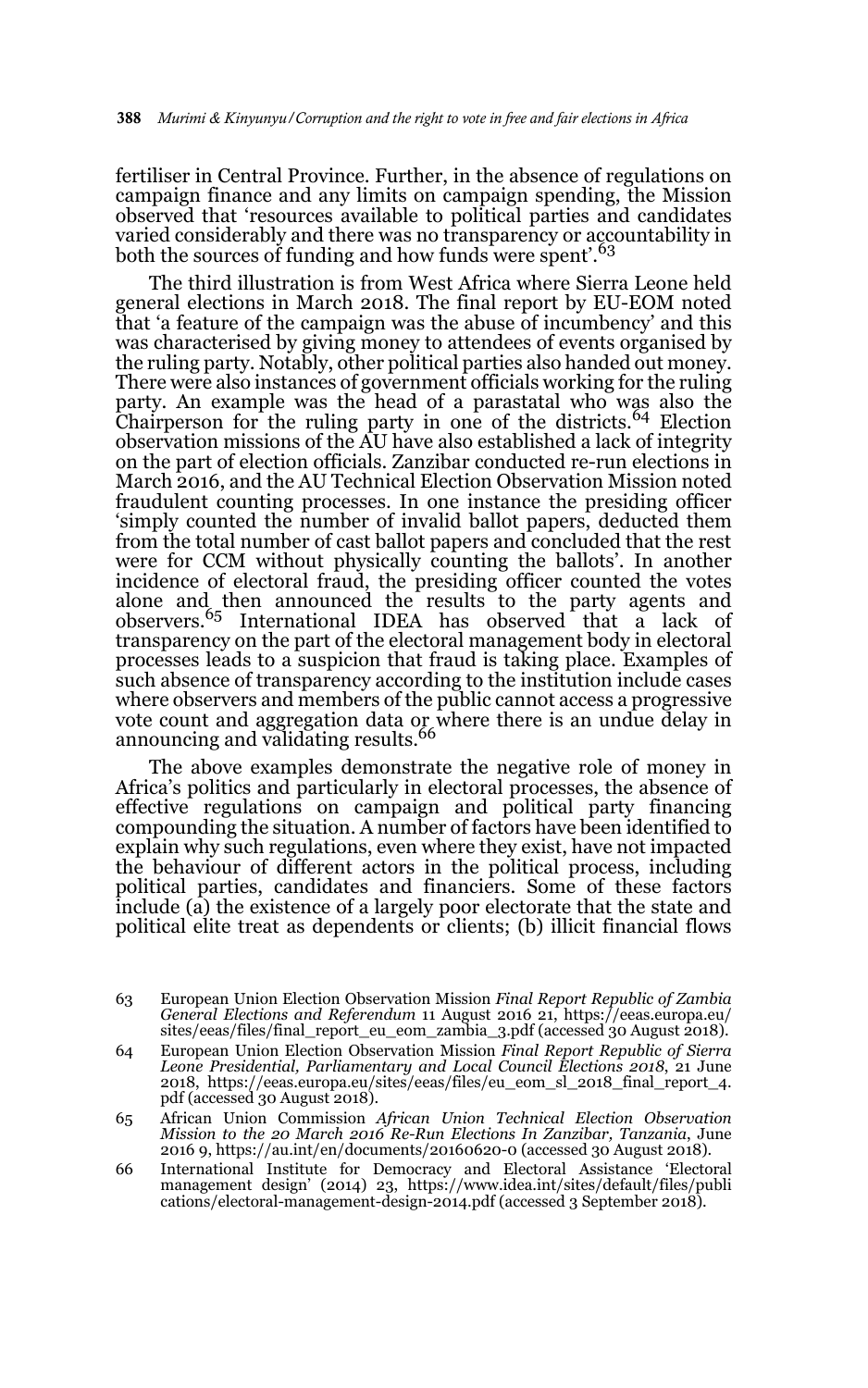and proceeds of crime that are used to finance political activities; (c) weak oversight and poorly-conceptualised penalties for violations of political financing regulations; and (d) the behaviour and attitudes of party members and leaders.<sup>67</sup>

It is evident from the above that most corrupt acts are perpetrated by incumbents and the use of money in the abuse of state resources is a defining aspect. Important to note, however, is the fact that the abuse of state resources does not only involve the spending of money. Other ways include state media favourably covering the incumbent party or<br>using civil servants in campaigns while they are still on duty.<sup>68</sup> The preliminary statement issued by the EU-EOM following the 30 July 2018 harmonised elections in Zimbabwe noted that there was biased coverage by the state-owned media with the ruling party receiving 84,9 per cent and 81,8 per cent air time on state television and radio respectively. The ruling party, ZANU-PF, and its presidential candidate 'benefited from extensive additional coverage on ZBC through news on government achievements and live broadcasting of activities conducted by Emmerson Mnangagwa as Head of State'.69 There are suggestions that the way in which corruption plays out in the financing of campaigns and political parties influences the outcome of elections and the political decisions made afterwards. The special interests behind the political financing, which can be in the form of legal and illegal businesses, have been blamed for the phenomenon referred to as 'state capture'. State capture has been described as a situation in a country where 'the policy and legal environment of the state is shaped to the captor's advantage at the expense of the rest of the population'.70 South Africa's Chief Justice Mogoeng aptly captures this threat as follows:<sup>71</sup>

The reality is that private funders do not just thoughtlessly throw their resources around. They do so for a reason and quite strategically. Some pour in their resources because the policies of a particular party or independent candidate resonate with their world-outlook or ideology. Others do so hoping to influence the policy-direction of those they support to advance personal or sectional interests. Money is the tool they use to secure special favours or selfishly manipulate those who are required to serve and treat all citizens equally.

From the above examples, which are only illustrative of what is occurring in many other African countries, the authors observe that the overall integrity of elections is questionable when these acts are

- 68 M Ohman 'Africa' in International IDEA *Funding of political parties and election campaigns: handbook on political finance* (2014) 55.
- 69 European Union Election Observation Mission Republic of Zimbabwe Harmonised Elections 2018 Preliminary Statement, 1 August 2018 10, https:// eeas.europa.eu/sites/eeas/files/010818ps\_-\_eu\_eom\_zimbabwe.pdf (accessed 31 August 2018).
- 70 International Council on Human Rights Policy 'Integrating human rights in the anti-corruption agenda: challenges, possibilities and opportunities' (2010) 46, https://papers.ssrn.com/sol3/papers.cfm?abstract\_id=1705396 (accessed 2 Sep $t$ ember 2018).
- 71 *My Vote Counts NPC v Minister of Justice and Correctional Services & Another* 2018 (8) BCLR 893 (CC) para 40.

<sup>67</sup> International Institute for Democracy and Electoral Assistance 'Southern Africa policy dialogue: money in electoral processes' International IDEA Policy Dialogue, 15-16 August 2016, Namibia 16.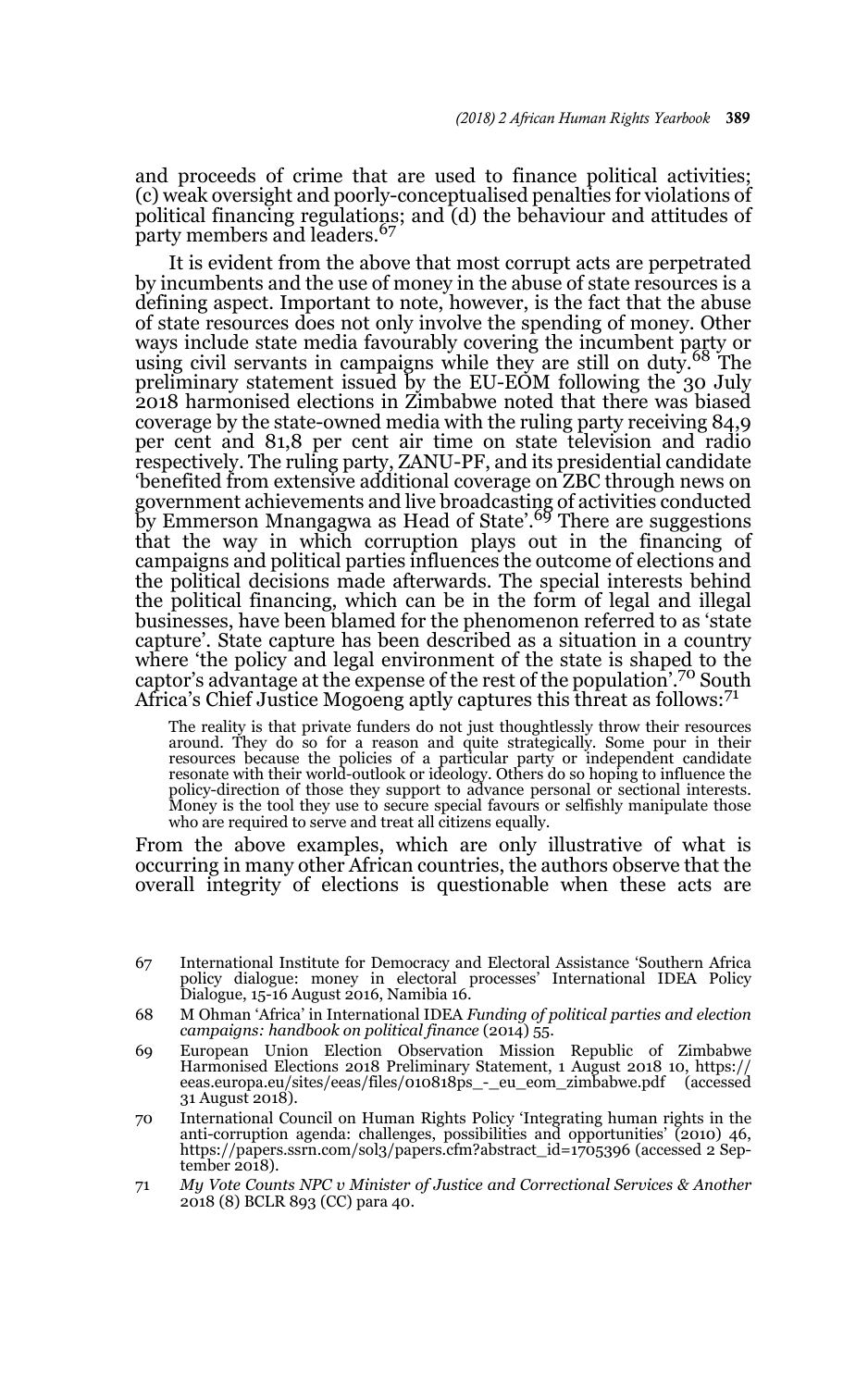observed in electoral processes. Broadly speaking, the prevalence of such practices on the continent seriously dents the quality and legitimacy of the 'democracies' on the continent. Instead of the vote of every citizen counting, these acts disenfranchise the African electorate, and the political elite essentially put a price on the voice of the citizen through the various forms of undue influence and blatant bribery. The net effect is that the right to vote in free and fair elections faces the risk of becoming a theoretical right as the practice is in such great contrast to the normative elements of this right.

The next section examines the content of the right to vote in free and fair elections and the enabling legal framework and how incompatible the elements of this right are with corruption. It further examines duties of states to protect, respect and promote this right as interpreted by treaty bodies, regional and national courts.

### **4.1 Legal framework on the right to vote and its interplay with corruption**

The right to vote in free and fair elections is guaranteed in several international, regional and national legal instruments. A brief overview of these instruments and their relationship with African states is outlined below.

The Universal Declaration of Human Rights (Universal Declaration) provides for every person's right and opportunity to take part in the conduct of public affairs, directly or through freely-chosen representatives, and the right of equal access to public service. It further provides that the will of the people shall be the basis of the authority of government and this will shall be expressed in periodic and genuine elections.72 A similar provision is provided for in article 25 of the International Covenant on Civil and Political Rights (ICCPR), which has been ratified by all African UN member states except South Sudan.73 Specifically, article 25(b) of ICCPR provides for the right and opportunity of every citizen 'to vote and to be elected at *genuine* periodic elections which shall be by universal and equal suffrage and shall be held by secret ballot, guaranteeing the *free expression of the* will of the electors<sup>'.74</sup> The obligations of state parties to ICCPR are therefore applicable to all African states, with the abovementioned exception. The right to vote is also found in other international human rights instruments, including the International Convention on the Elimination of All Forms of Racial Discrimination (CERD);75 the Convention on the Elimination of All Forms of Discrimination Against Women (CEDAW);76 and the Convention on the Political Rights of

76 Art 7.

<sup>72</sup> Art 21.

<sup>73</sup> See the list of ratifications at http://indicators.ohchr.org/ (accessed 2 September 2018).

<sup>74</sup> Our emphasis.

<sup>75</sup> Art 5.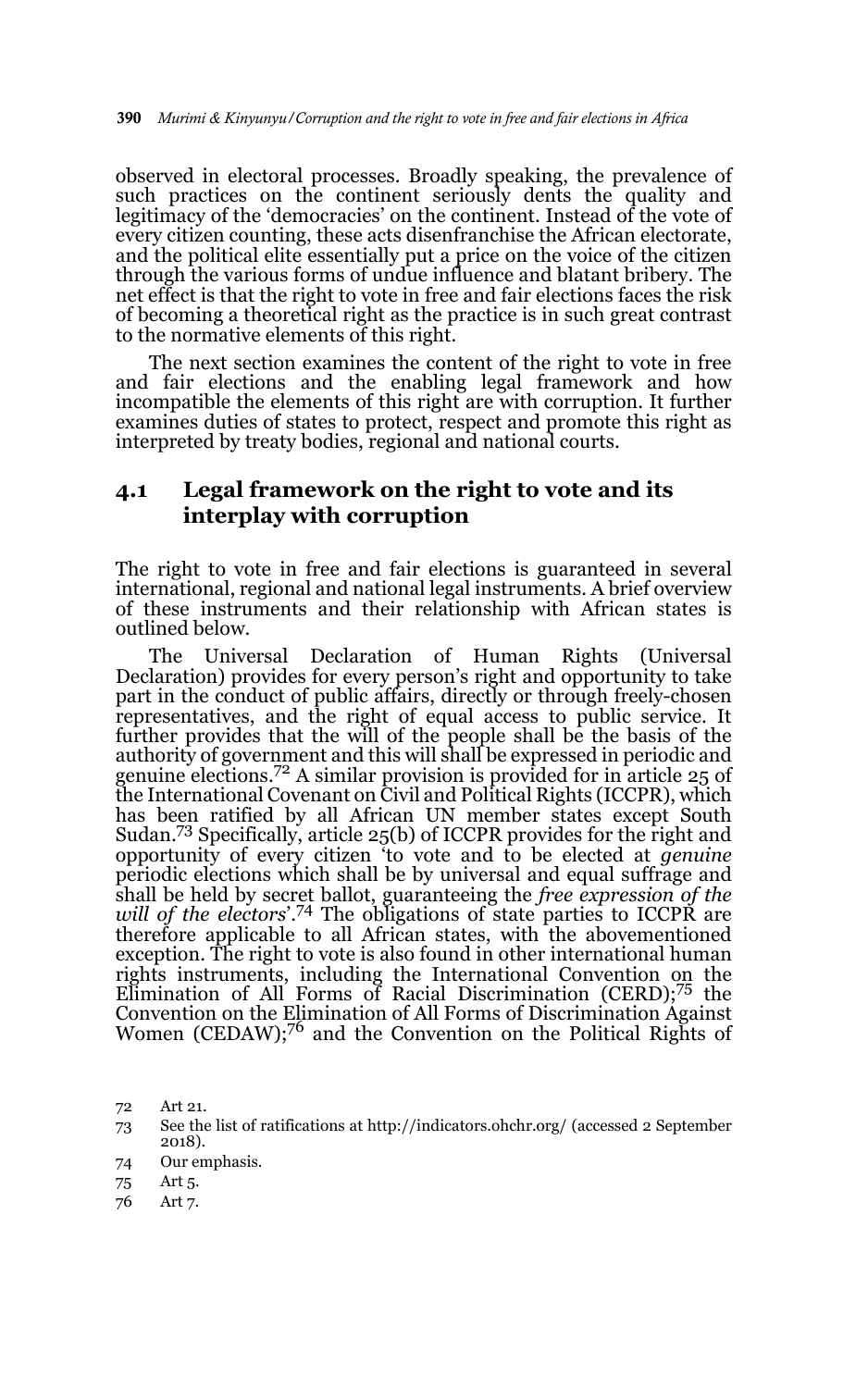Women.77 Importantly, in order to have meaningful elections, the protection of some other fundamental rights and freedoms is critical. These rights are the right to freedom of expression; freedom of information; freedom of assembly; freedom of association; and freedom of movement.<sup>78</sup> The language used in article 25 of ICCPR makes it clear that incidences of undue influence in African states' elections as illustrated above raise the question of whether such elections are genuine and whether the results of such elections are a free expression of the voters.

The Human Rights Committee, the treaty body charged with monitoring the implementation of ICCPR, has issued General Comment 25 to elaborate on article 25 of ICCPR.79 In elaborating paragraph 25(b), the Committee stated that elections must be conducted freely and fairly and that persons entitled to vote must be free to vote for any candidate for election and be free to support or oppose government. This should be permitted 'without undue influence or coercion of any kind which may distort or inhibit the free expression of the elector's will'. The Committee further clarified that conformity with the right to vote requires that voters are able to 'form opinions independently, free of violence or threat of violence, compulsion, *inducement or manipulative interference* of any kind'.<sup>80</sup> As discussed earlier, campaign and political party financing, if not regulated, can unduly influence the course of an election, often in favour of the ruling parties. In an apparent recognition of this, the Committee elaborated that reasonable limitations on expenditure during campaigns can be justified especially where these are meant to ensure that 'the free choice of voters is not undermined or the democratic process distorted by the disproportionate expenditure on behalf of any candidate or party.<sup>81</sup> In addition to the above, state parties to ICCPR are required to indicate in state reports measures adopted to 'guarantee genuine, free and periodic elections and how their electoral system or systems guarantee and give effect to the free expression of the will of the electors'.<sup>82</sup>

At the regional level, article 13 of the African Charter provides for every citizen's right to participate in her country's government directly or through freely-chosen representatives in accordance with the law. Article 17 of the African Democracy Charter in provides that 'State Parties re-affirm their commitment to regularly holding transparent, free and fair elections in accordance with the Union's Declaration on the Principles Governing Democratic Elections in Africa'. This entails

81 As above.

<sup>77</sup> Arts I, II & III.

<sup>78</sup> Centre for Human Rights 'Human rights and elections: a handbook on the legal, technical and human rights aspects of elections' (1994) 5, https://www.ohchr.org/ Documents/Publications/training2en.pdf (accessed 2 September 2018).

<sup>79</sup> Human Rights Committee General Comment 25 Article 25 The right to participate in public affairs, voting rights and the right of equal access to public service, adopted at the 57th session of the Human Rights Committee on 12 July 1996,  $CCPR/C/21/Rev.1/Add.7.$ 

<sup>80</sup> Human Rights Committee General Comment 25 (n 80) para 19 (our emphasis).

<sup>82</sup> Human Rights Committee General Comment 25 (n 80) para 22.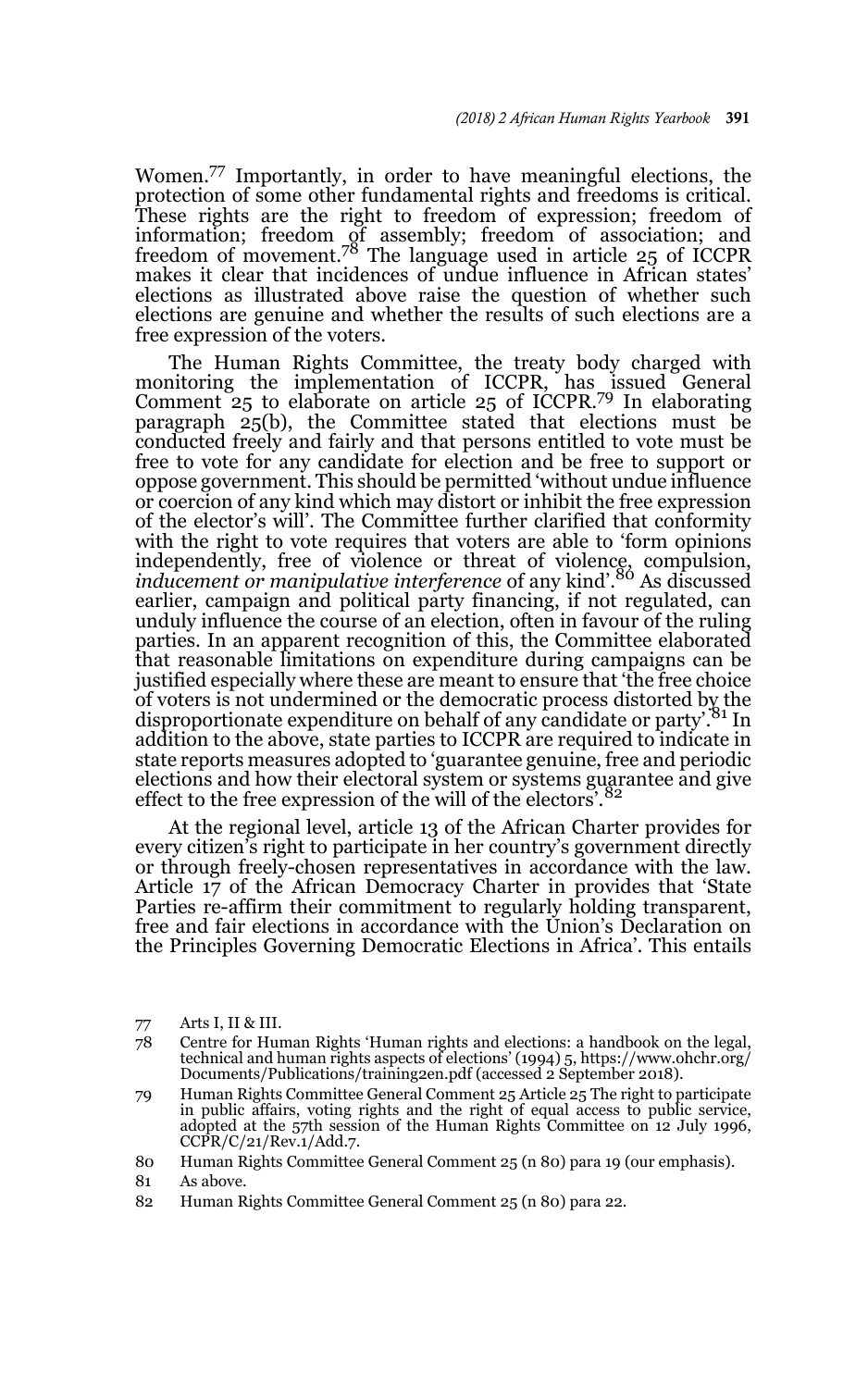having independent and impartial national election bodies, national mechanisms to resolve election disputes in a timely manner, fair and equitable access to state-controlled media during elections and a binding code of conduct governing all political actors.

In the case of *Actions pour la Protection des Droits de l'Homme v The Republic of Côte d'Ivoire* the African Court made a determination that an imbalance in the composition of the Ivorian electoral body (eight government representatives and four opposition representatives) meant that it could not meet the conditions of independence and impartiality.<sup>83</sup> In an interesting joint interpretation of the African Democracy Charter and the African Charter, the African Court ruled that this imbalance in the composition of the electoral body and the law enabling the same constituted a violation of article 17 of the Democracy Charter, which in turn affected 'the right of every Ivorian citizen to participate freely in the conduct of the public affairs in his country as guaranteed by article 13 of the Charter on Human Rights'.<sup>84</sup> The authors submit that in line with the above logic, corrupt activities in electoral processes that go against the implementation principles of the African Democracy Charter which include a 'condemnation and rejection of acts of corruption, related offenses and impunity'85 would also be a violation of the right to vote in free and fair elections that can be read into article 13 of the African Charter.

It is useful to note that the African Court, while deciding on an alleged violation of article 13 of the African Charter, has endorsed the interpretation of article 25 of ICCPR by the Human Rights Committee in General Comment 25. In the case of *Rev Christopher R Mtikila v United Republic of Tanzania*86 the African Court stated:

The Court agrees with this General Comment, as it is an authoritative statement of interpretation of Article 25 of ICCPR, which reflects the spirit of article 13 of the Charter and which, in accordance with Article 60 of the Charter, is an 'instrument adopted by the United Nations on human and peoples' rights' that the Court can 'draw inspiration from' in its interpretation of the Charter.

At the national level, the right to vote is provided for in most national constitutions on the continent.<sup>87</sup> National courts have had occasion to interpret the relationship between corruption and the right to vote in free and fair elections, and three decisions of the Supreme Court of Uganda and Kenya and the Constitutional Court of South Africa are highlighted. In *Rtd Col Dr Kizza Besigye v Electoral Commission, Yoweri Kaguta Museveni*88 the Supreme Court of Uganda found that there was evidence of a deletion of voters' names from the voters' register, wrongful counting and tallying of results, bribery,

- 83 Application 1/2014 (n 43) paras 129-133.
- 84 Application 1/2014 (n 43) para 136.
- 85 Art 3(9) African Democracy Charter.
- 86 Application 11/2011 para 107.
- 87 Examples include art 38 of the Constitution of Kenya; sec 19 of the South African Constitution; art 54 of the Angolan Constitution; and art 40 of the Malawian Constitution.
- 88 Election Petition 1 of 2006 [2007] UGSC 24 (30 January 2007).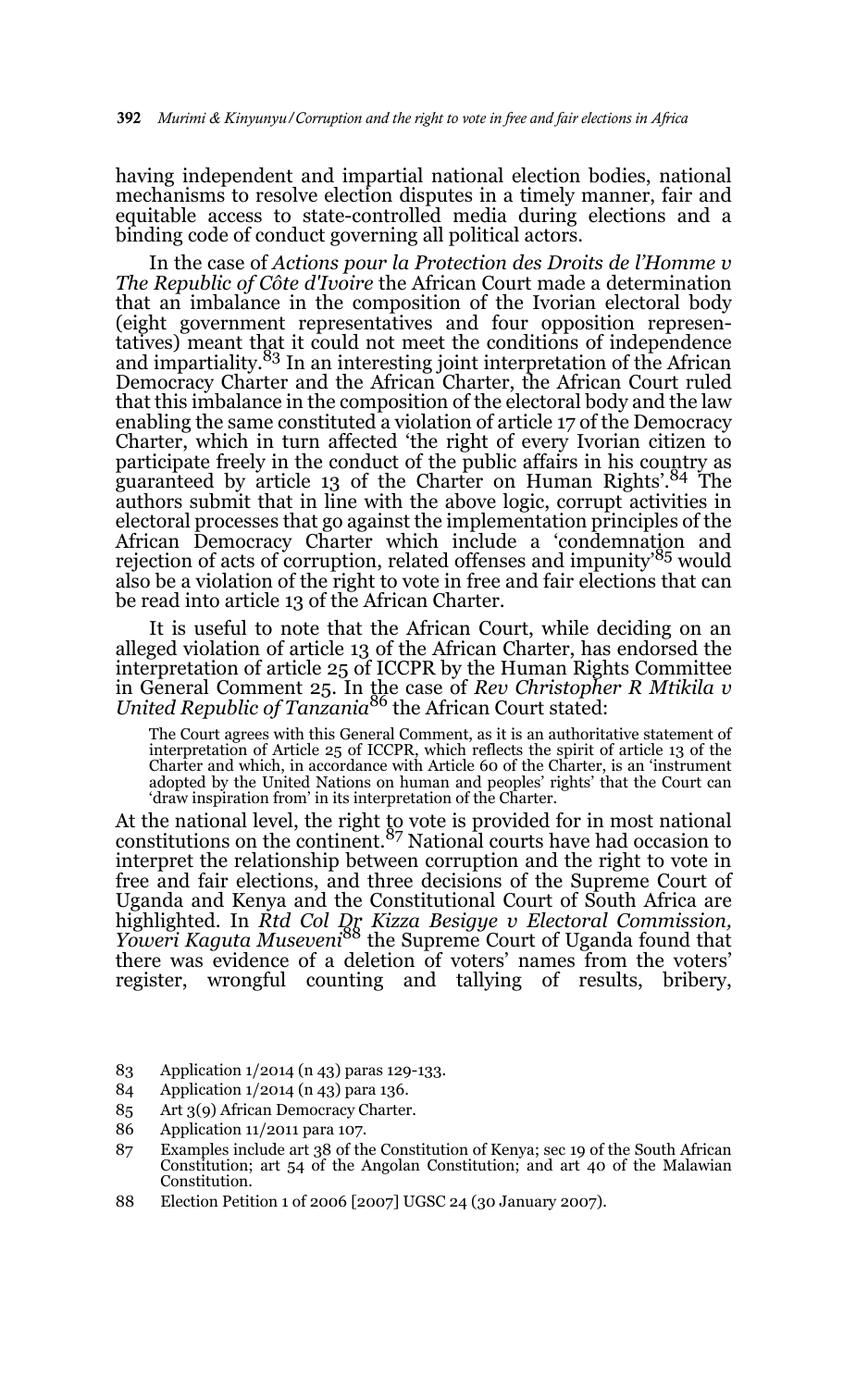intimidation, violence, multiple voting and ballot stuffing.<sup>89</sup> However, the Court still dismissed the petition on the grounds that the irregularities and malpractices did not substantially affect the overall outcome of the elections.90 We observe that the Court placed more importance on the numbers, essentially endorsing the approach that quantity will tramp quality.

The decision of the Ugandan courts can be contrasted with the unprecedented decision in the region where the Supreme Court of Kenya in *Raila Amolo Odinga & Another v Independent Electoral and Boundaries Commission & 2 Others*91 the Court nullified the election of Uhuru Kenyatta as President. Although the Court found that the allegations of bribery, undue influence and inducement had not been proven, it still nullified the elections on the grounds of other 'illegalities and irregularities'. Importantly, and in contrast with the decision in the *Kizza Besigye c*ase, the Court underscored that quantity was as<br>important as quality in elections. The Court held:<sup>92</sup>

Where do all these inexplicable irregularities, that go to the very heart of electoral integrity, leave this election? It is true that where the quantitative difference in numbers is negligible, the Court, as we were urged, should not disturb an election. But what if the numbers are themselves a product, not of the expression of the free and sovereign will of the people, but of the many unanswered questions with which we are faced? In such a critical process as the election of the President, isn't quality just as important as quantity? ... It is our finding that the illegalities and irregularities committed by the 1st respondent were of such a substantial nature that no Court properly applying its mind to the evidence and the law as well as the administrative arrangements put in place by IEBC can, in good conscience, declare that they do not matter, and that the will of the people was expressed nonetheless.

The South African Constitutional Court in *My Vote Counts NPC v Minister of Justice and Correctional Services and Another*93 had to interpret the interplay between the right to vote, the right of access to information and the threat of corruption in the context of failure to disclose information on private funding for political parties and independent candidates. In underlining the importance of<br>transparency in electoral processes, the Court observed:<sup>94</sup>

The future of the nation largely stands or falls on how elections are conducted, who<br>gets elected into public office, how and why they get voted in. Only when<br>transparency and accountability occupy centre stage before, dur elections may hope for a better tomorrow be realistically entertained.

The Court further held that a 'lack of transparency on private funding provides fertile and well-watered ground for corruption or the deception of voters'.95 In conclusion, the Court made the determination that whereas every citizen has a right to free and fair elections, there can

- 92 At paras 378-379 of the majority decision.
- 93 *My Vote Counts* (n 71).
- 94 *My Vote Counts* (n 71) para 32.
- 95 *My Vote Counts* (n 71) para 48.

<sup>89</sup> As discussed in OB Kaaba 'The challenges of adjudicating presidential election disputes in domestic courts in Africa' (2015) 15 *African Human Rights Law Journal* 346.

<sup>90</sup> As above.

<sup>91</sup> Presidential Petition 1 of 2017, http://kenyalaw.org/caselaw/cases/view/140716/ (accessed 4 September 2018).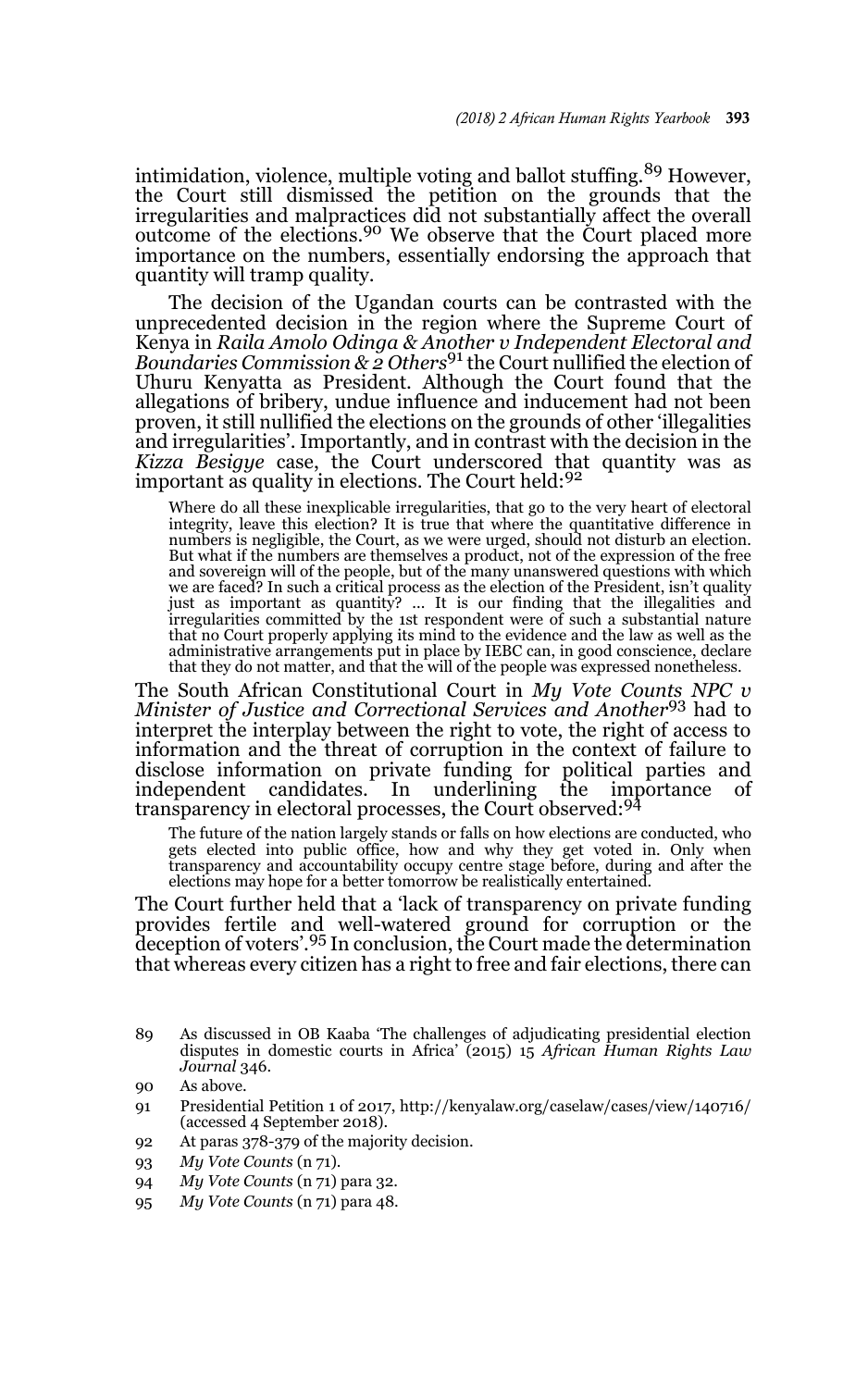be no free and fair elections when the media and civil society as a whole have no access to information about private political funding.<sup>96</sup>

From the above it is observed that the right to vote in free and fair elections is directly violated when corruption taints the electoral process. The free expression of the electors cannot be ascertained when they are compromised by bribes, when governments compromise the independence of national electoral bodies or when sources of campaign or political party funding are shrouded in secrecy, as discussed above. African states are obligated under international and regional human rights instruments to take legislative and other measures to ensure that their citizens enjoy the right to vote. The challenge, however, remains walking the talk as most African states have anchored the right to vote at the highest level – in national constitutions – and therefore the problem is not necessarily the absence of norms.

In the next section we examine the AU anti-corruption legal framework, its sufficiency or lack thereof to protect the right to vote, and subsequently interrogate what role the AU and regional economic communities can play to utilise the existing normative framework for the practical realisation of the right of African citizens to vote in free and fair elections.

# **5 AFRICAN UNION ANTI-CORRUPTION NORMATIVE FRAMEWORK**

Various AU instruments address the issue of corruption, albeit with varying degrees of detail. Article 12 of the AU Convention on Values and Principles of Public Service and Administration obligates state parties to, inter alia, enact laws and adopt strategies to fight corruption through the establishment of independent anti-corruption institutions. Articles articles  $2(9)$ ,  $3(9)$ ,  $27(5)$ ,  $33(3)$  of the African Democracy Charter mandate state parties to promote the fight against corruption, to condemn and reject acts of corruption and to prevent and combat corruption and related offences. Paragraph 83 of the New Partnership for Africa's Development (NEPAD) Declaration (2001) highlights the adoption of effective measures to combat corruption and of effective measures to combat corruption embezzlement as one of the focus areas for institutional reforms under NEPAD's capacity-building initiatives. In the AU Declaration on the Principles Governing Democratic Elections in Africa (2002) AU member states commit themselves to 'take all necessary measures and precautions to prevent the perpetration of fraud, rigging and any other illegal practices throughout the electoral process'.97 The objectives, standards, criteria and indicators for the African Peer Review Mechanism (APRM), adopted in March 2003 by the NEPAD Implementation Committee, lists 'fighting corruption in the political sphere' as one of the key objectives for democracy and political governance. At the regional level, anti-corruption instruments include

96 *My Vote Counts* (n 71) para 95.

97 Para III (g) of the Declaration.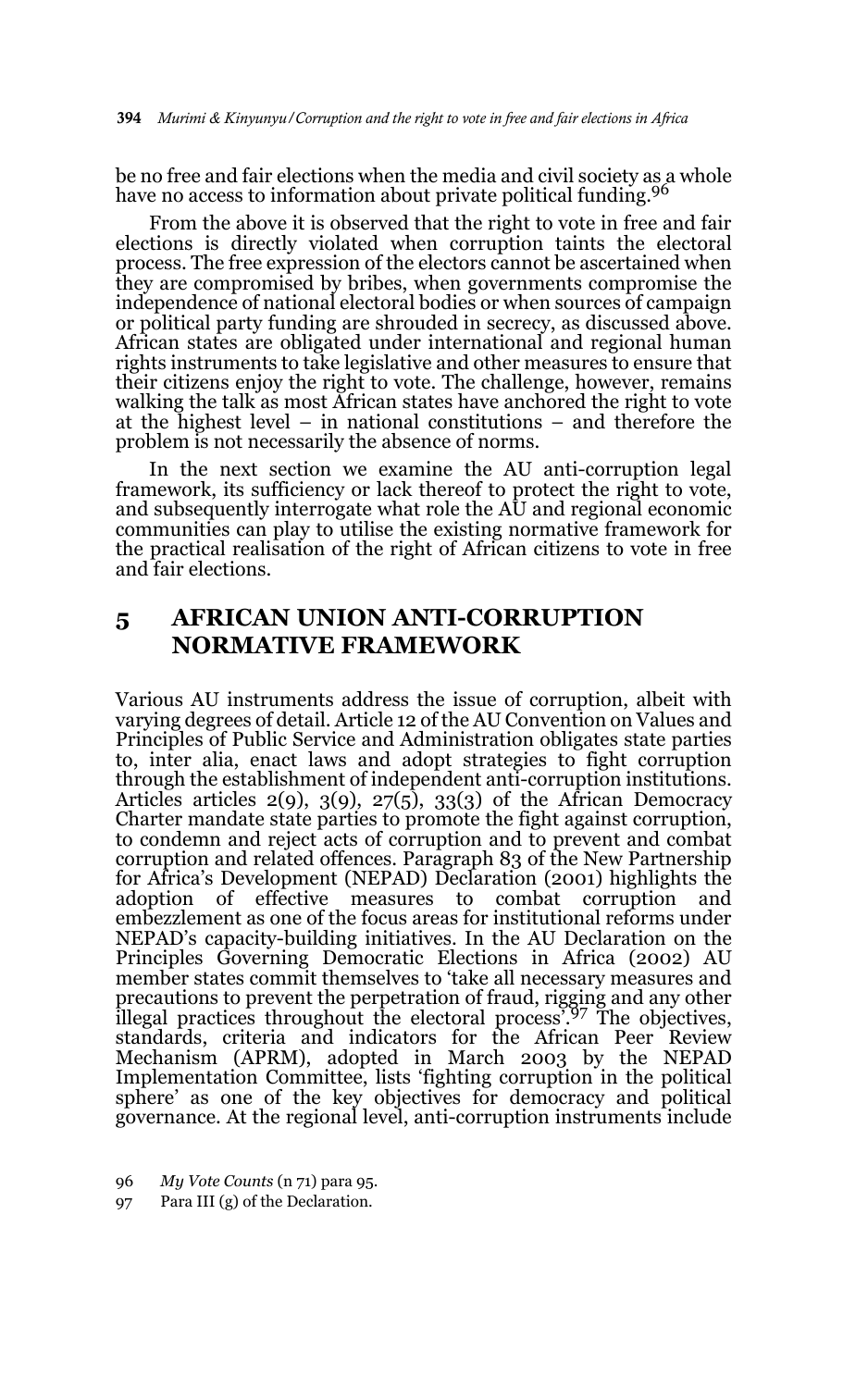the Economic Community of West African States (ECOWAS) Protocol<br>on the Fight against Corruption<sup>98</sup> and the Southern African Development Community (SADC) Protocol against Corruption.99 The most comprehensive anti-corruption instrument by the AU is the Convention on Preventing and Combating Corruption which is discussed in greater detail below.

In response to the corruption pandemic, on 11 July 2003 the Assembly of Heads of State and Government of the AU adopted the African Union Convention on Preventing and Combating Corruption.100 This Convention has five primary aims, namely, to promote and strengthen mechanisms required to prevent, detect, punish and eradicate corruption; to promote, facilitate and regulate state cooperation on corruption matters; to coordinate and harmonise corruption policies and legislation; to promote the free enjoyment of economic, social and cultural rights as well as civil and political rights; and to foster transparency and accountability in the management of public affairs.101 The Convention further requires state parties to adopt administrative, legislative and supplementary measures to prevent and combat corruption.102 The Convention currently has 49 signatories and 38 ratifications out of the total of 55 member states of the AU.<sup>103</sup> This makes it one of the most widely-ratified AU instruments, indicative, at least on paper, of the overwhelming political support to tackle graft on the continent. The Convention is one of the AU's shared values instruments that anchor the African Governance Architecture (AGA), the overall political and institutional framework of the AU, in the promotion of democracy, human rights and good governance on the continent.<sup>104</sup> The Convention therefore adopts a multidisciplinary approach to the problem of corruption.

The Convention generally recognises the need to combat corruption as a means to foster civil and political rights. It defines as one of its objectives under article  $2(5)$  the requirement of state parties to establish the necessary conditions to foster transparency and accountability in the management of public affairs. With respect to civic processes, the Convention in article 10(a) proscribes the use of funds acquired through illegal and corrupt practices to finance political parties, and in article 10(b) requires state parties to incorporate the principle of transparency in the funding of political parties.

<sup>98</sup> See https://eos.cartercenter.org/uploads/document\_file/path/406/ECOWAS\_ Protocol on Corruption.pdf (accessed 15 September 2018).

<sup>99</sup> http://www.eods.eu/library/SADC\_Protocol%20Against%20Corruption\_2001\_  $EN.pdf$  (accessed 15 September 2018).

<sup>100</sup> The list of countries that have signed, ratified or acceded to the Convention is available at http://www.au.int/en/sites/default/files/corruption.pdf (accessed 22 August 2018).

<sup>101</sup> Art 2 African Union Convention on Preventing and Combating Corruption.

<sup>102</sup> K Olaniyan 'The African Union Convention on Preventing and Combating Corruption: a critical appraisal' (2004) 4 *African Human Rights Law Journal* 75.

<sup>103</sup> n 99.

<sup>104</sup> See an overview of AGA at http://www.aga-platform.org/about (accessed 1 November 2018).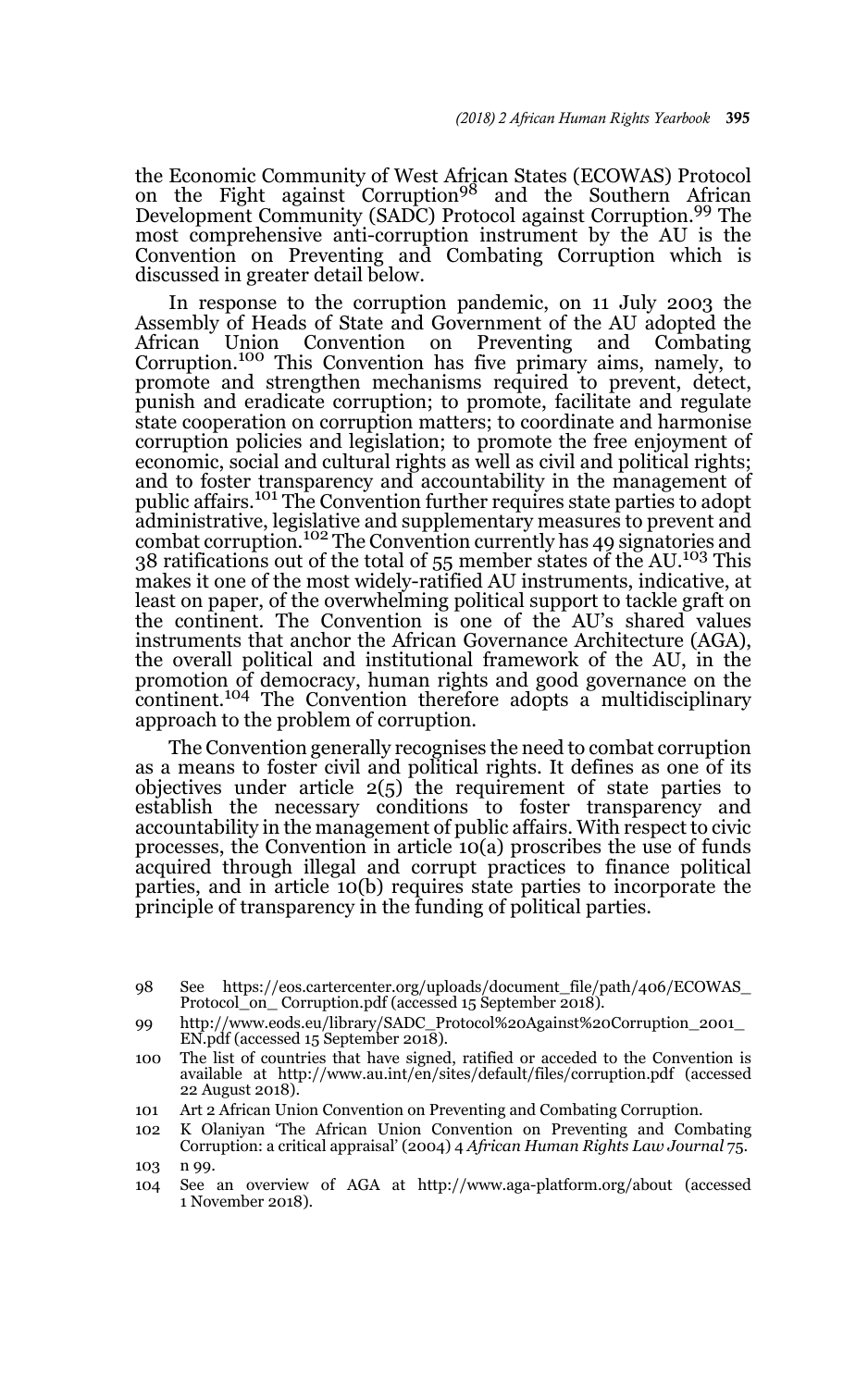The Convention, notably, does not explicitly make reference to corruption in the context of the right to vote. On the one hand, this may not be deemed problematic as the right to vote may be hampered by offences covered in the Convention, such as simple bribery. On the other hand, the narrow scope within which corruption and elections are discussed in the Convention creates challenges for fully curbing the vice. The requirement for regulating political parties ignores the reality that individual actors, conduits and independent candidates play a major role in electoral processes and can also engage in corrupt practices that impact the right to vote. Limiting the monitoring of funding to only political parties ignores these realities. Further, the Convention does not make reference to other forms of electoral corruption such as promises to voters that may in other contexts be deemed as peddling in influence or compensation to opposing candidates to withdraw from elections which in the context of commercial transactions can be considered collusion. These are some of the few areas that are not considered by the Convention but that have a significant impact in undermining the right to vote.

# **6 ENHANCING THE RIGHT TO VOTE AND INTEGRITY OF ELECTIONS IN AFRICA**

We propose that the AU Advisory Board on Corruption, pursuant to articles 22(5)(a) and (b) of the AU Convention on Preventing and Combating Corruption, in collaboration with relevant anti-corruption actors at regional and national levels, spearheads further research and dialogue on the relationship between corruption and the right to vote. Such initiative should broadly focus on interrogation of the structural challenges in addressing corruption in elections and narrowly to propose standards to protect, promote and fulfil the right to vote in free and fair elections in an environment devoid of corruption. This would additionally contribute to the integration of human rights principles and norms in the war on corruption and enhancing strategies in this war with a human rights framework.

As the article has discussed, the legitimacy of any government is based on the free expression of the will of the voters. Article 30 of the AU Constitutive Act bars the participation in activities of AU governments that come to power through unconstitutional means. The African Democracy Charter in article 23 and the Lomé Declaration of July 2000 on the framework for an OAU response to unconstitutional changes of government have prescriptively defined what constitutes unconstitutional changes. These include replacing a democraticallyelected government through a military *coup d'état*; interventions by mercenaries, armed dissident groups and rebel movements; the refusal by an incumbent government to relinquish power to the winning party after free, fair and regular elections; and constitutional and legal amendments infringing on democratic changes of government. We propose that, in examining whether amendments or revisions of constitutions or legal instruments may amount to unconstitutional changes, AU policy organs examine whether such amendments have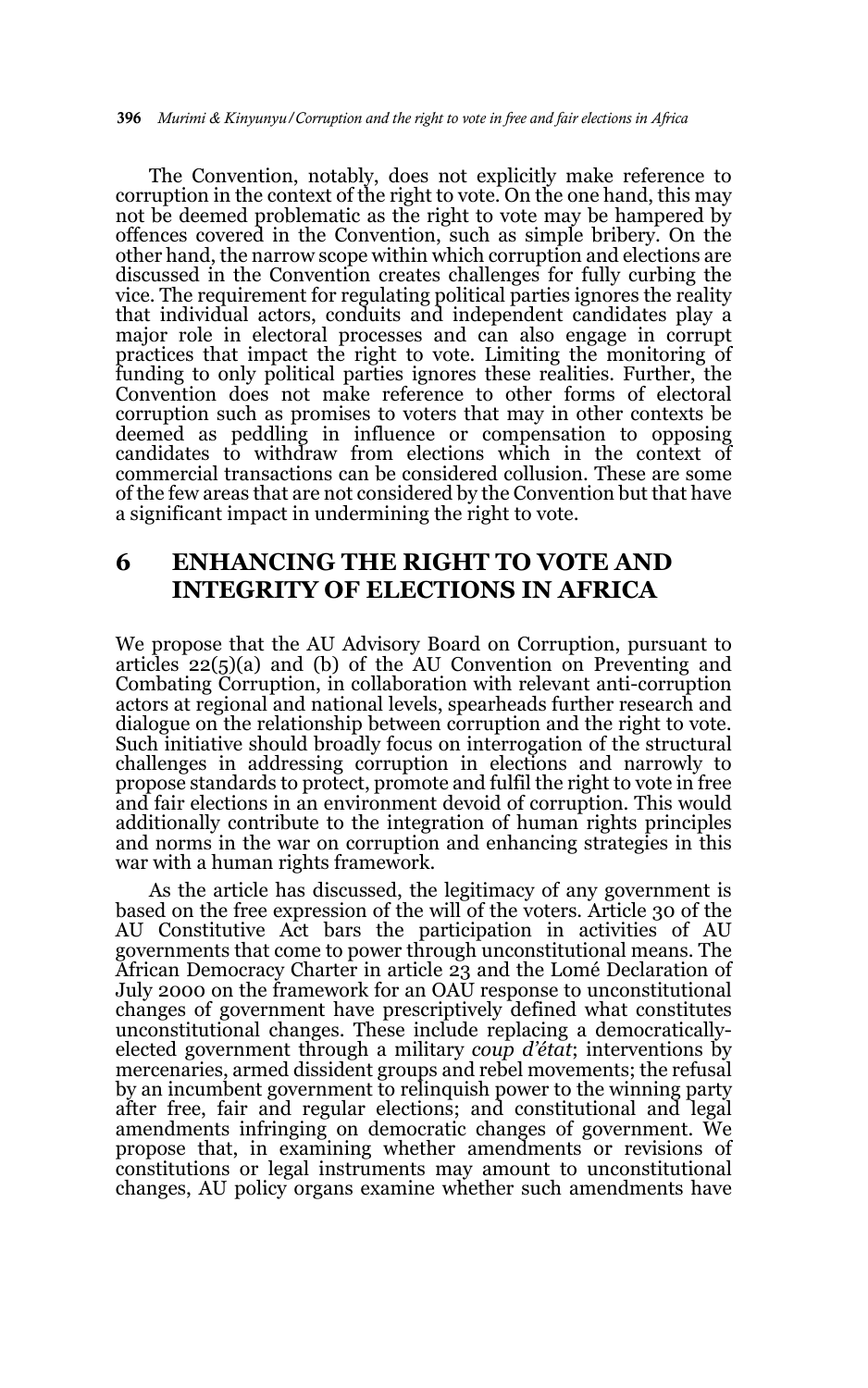been procured through corrupt means. In addition, given that there are growing calls to amend the African Democracy Charter, it is also proposed that an amendment be included to consider widespread corruption in electoral processes as an act giving rise to attempts at unconstitutional changes of government or retention of power.

The proposed African Court of Justice and Human and Peoples' Rights (Merged African Court) has been vested with the power to prosecute international and transnational crimes including the crime of prosecute international and changes of government.<sup>105</sup> The Court has been widely viewed as a unique African response to the peculiar challenges of the continent. Despite the existence of prohibitions against corruption in general and election offences in particular that may hamper the right to vote, not much is done to the perpetrators of these acts. Vesting the Merged African Court with jurisdiction to prosecute election offences at a future date may serve as suitable deterrent at the regional level if perpetrators operate with impunity domestically.

Within the confines of existing legislative frameworks, greater attention needs to be paid to political financing. While the AU Convention on Preventing and Combating Corruption makes reference to the financing of political parties, all political actors, whether individuals or parties, must be subject to rules that ensure transparency, accountability and the creation of a level playing field. Member states, regional economic communities and the AU need to ensure that political actors document the source of the funds and how they are utilised. Where discrepancies are noted, sanctions must be imposed, including disbarment from elections.

Effective election monitoring can be a catalyst in promoting the integrity of elections on the continent. For the AU election observation missions to realise this potential, a number of reforms are required to address the practical and political constraints they face. In theory, the AU has committed to deploying long-term observer missions in member states to ensure that the focus on elections is not preoccupied by occurrences on voting day. However, in practice, resource constraints have meant that the number of monitors and the length of time spent in the pre-election, election and post-election phases are inadequate. We propose that the AU should develop long-term modalities of collaboration between the AU's election observation missions and domestic observers. We submit that domestic observers would be more effective in detecting corruption in the different stages of the electoral cycle and less costly to deploy.<sup>106</sup>

To this end, the AU should develop specific criteria that will assess the impact of corruption in the entire civic process. Such criteria should be both qualitative and quantitative and should cumulatively

106 This proposal has been put in practice elsewhere. Between 2001 and 2012 the European Commission supported the Network for Enhanced Electoral and Democracy Support (NEEDS) project. This project was designed to enhance the quality and capacity of European Union election observation missions and to support domestic observer organisations around the world.

<sup>105</sup> See art 28(a) of the Protocol on Amendments to the Protocol on the Statute of the African Court of Justice and Human Rights.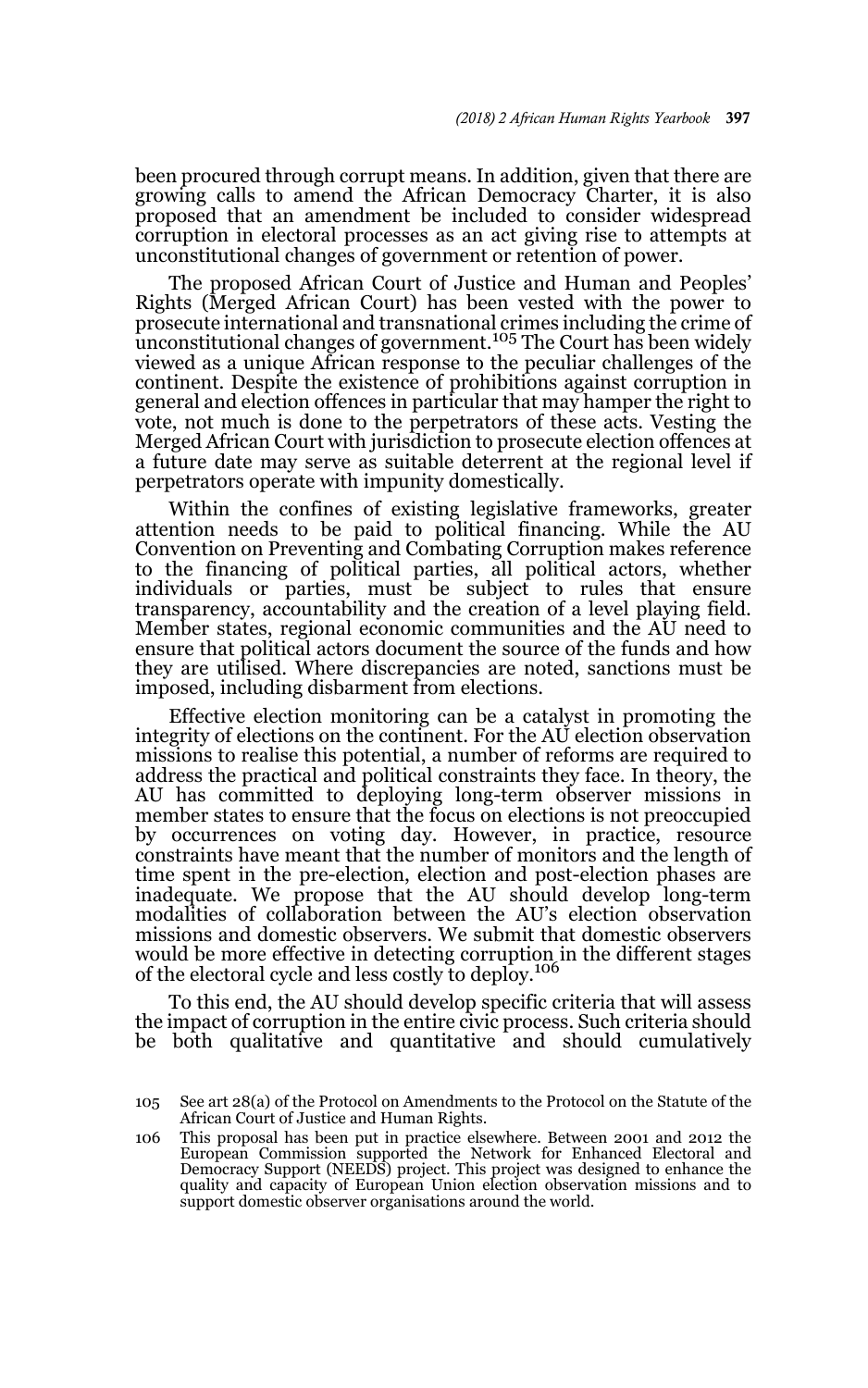contribute to thresholds that would lead to a finding that an electoral process was significantly prejudiced by corruption that it can no longer be deemed free and fair. Developing such criteria can assist states to make the appropriate arrangements preceding a final vote. In addition, the AU should develop follow-up criteria of observed elections as we note that there is no structured follow-up on recommendations after the issuance of final reports. As the article has discussed, there are no quick-fix solutions to the challenge of corruption, and ridding electoral processes of corruption favours not only long-term observation methodologies but meaningful and sustained follow-up on identified areas of improvement. We submit that the less focus there is on previous reports and recommendations by AU observation missions, the less credible the missions are in the next elections they observe in the same country.

We agree with existing proposals $107$  on utilising modern technology in election observation. Africa has seen an exponential growth in the number of mobile phone and internet users, and this development has the potential to significantly influence the integrity of elections on the continent. Ushahidi, a crowd-sourcing technology company in Kenya, has successfully used its platform to monitor elections in Kenya.<sup>108</sup> We propose that the AU embeds similar crowd-sourcing technologies in election observation to, inter alia, collect evidence of corruption in electoral processes. We submit that the effective use of such technologies would not only address the practical challenge that observers face of not being able to be in most parts of the country holding elections, but it would also act to deter corruption because of the risk of exposure.

Finally, much more needs to be done to ensure that civic education is widespread to ensure that citizens are not susceptible to bribes. Such education could include graphically detailing how corruption undermines development and social service delivery.

### **7 CONCLUSION**

The article has demonstrated that corruption on the continent negatively affects economies, leads to violations of human rights and undermines good governance and democracy, with deadly undermines good governance and democracy, with deadly consequences when elections influenced by corruption breed violence. The main drivers of corruption include the misuse of state authority; a lack of transparency in the private sector; a lack of access to information; the absence of public participation; weak institutions of governance; and what Achebe called a complete failure of leadership that has made corruption easy and profitable, among other factors. As

<sup>107</sup> H Lynge-Mangueira 'Why "professionalizing" international election observation might not be enough to ensure effective election observation' (2012) 17, https:// www.idea.int/.../why-professionalizing-international-election-observationmight-not-be-enough.pdf (accessed 11 September 2018).

<sup>108</sup> See https://www.ushahidi.com/blog/2017/08/04/ushahidi-monitors-kenyanelec tions-with-uchaguzi-partnership (accessed 11 September 2018).